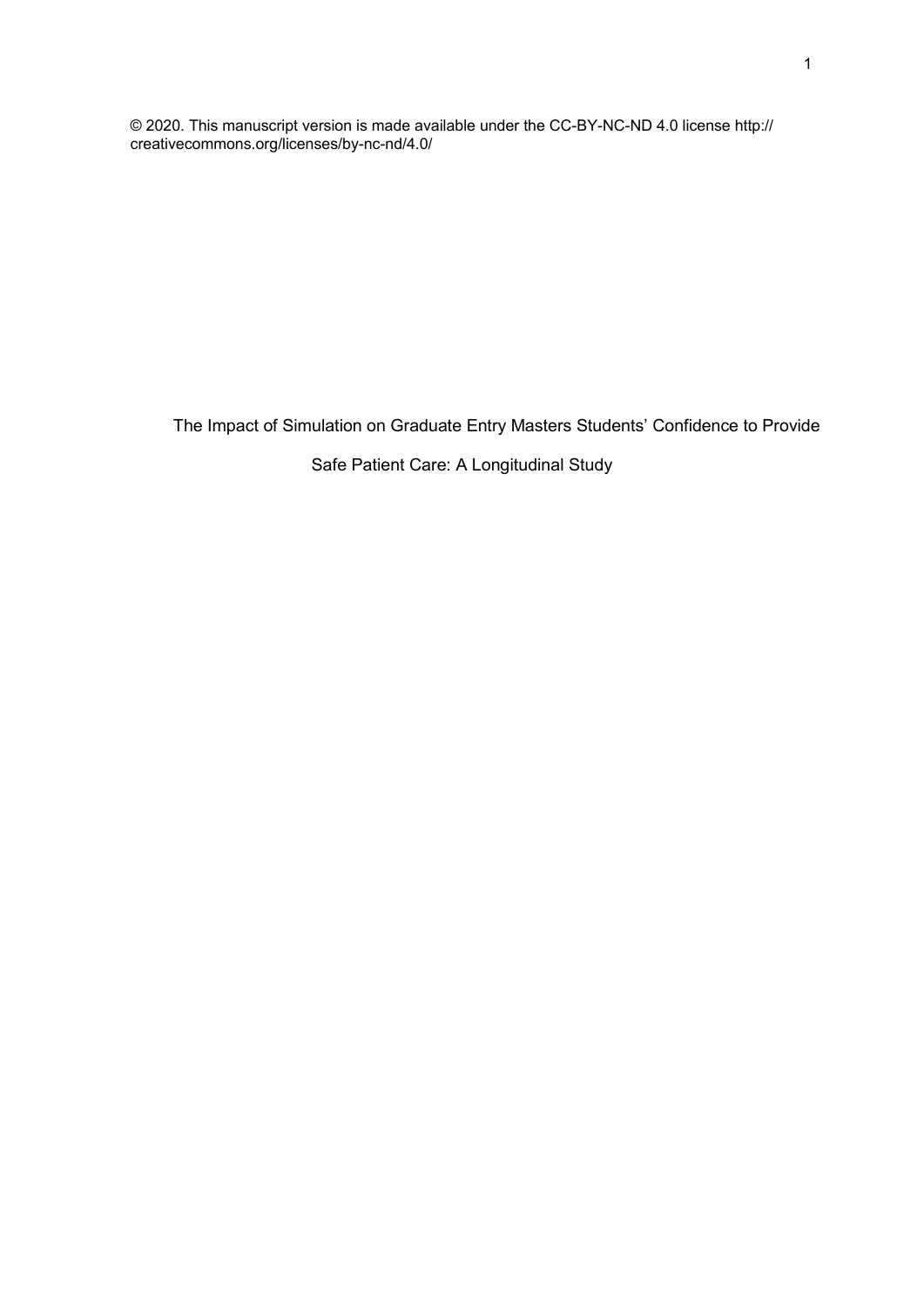#### **Abstract**

#### **Background**

Simulation based education is a valuable learning approach for nursing students, yet there is limited focus or reports on graduate entry masters (GEM) programs. This study explores the effect of simulation on GEM students' confidence to provide safe patient care.

### **Methods**

A longitudinal, single site, cohort design using the Health Professional Education in Patient Safety Survey to measure nursing students' (n=32) confidence pre-and-post simulation and post-clinical.

## **Results**

Overall confidence increased post simulation but was not always sustained post clinical practice.

## **Conclusions**

SBE can build students' patient safety confidence, however the dynamic nature of the clinical setting challenges student confidence.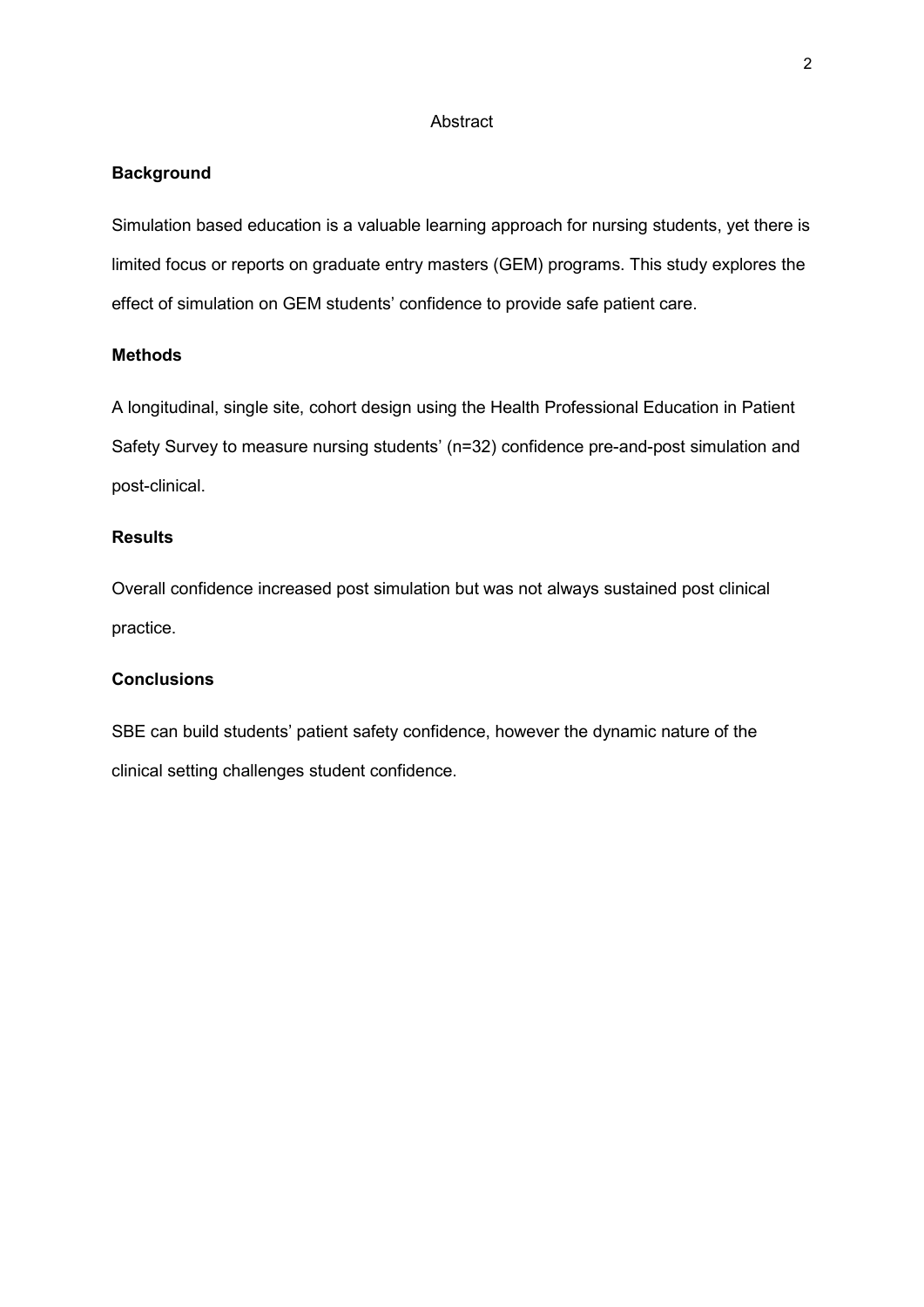The Impact of Simulation on Graduate Entry Masters Students' Confidence to Provide Safe Patient Care: A Longitudinal Study

### **Background**

Following the rapid growth of simulation-based education (SBE) in health professions programs, there has been much interest in determining the impact of this contemporary educational approach. For health professional education, the impact of SBE on learner outcomes and how this translates into subsequent practice are particular areas of current investigation (Seaton et al., 2019). However, the focus of research tends to be on practicing clinicians and high performing teams (Lewis et al., 2019) rather than students and safe patient care.

For undergraduate students, there has been abundant reporting of learner satisfaction with, and increased confidence following, SBE (Foronda, Liu, & Bauman, 2013; Zulkosky, 2012), some focus on patient safety related to simulation (Liaw, Zhou, Lau, Siau, & Chan, 2014; Seaton et al., 2019) and emerging longitudinal studies capturing translation to practice (Bruce, Levett-Jones, & Courtney-Pratt, 2019; Thomas & Mraz, 2017; Walsh et al., 2018). However, there is scant literature identifying the impact of SBE on varied nursing student cohorts, particularly those who undertake accelerated or graduate entry Master (GEM) degrees and bring well developed life, educational and work experiences to their learning (Basak, Unver, Moss, Watts, & Gaioso, 2016; Kaddoura, Vandyke, Smallwood, & Gonzalez, 2016).

In Australia, there are several entry options into nursing programs. A 'standard' Bachelor program consists of six or seven semesters (three or three and half years) of study and clinical experience. Generally, this program comprises recent school leavers and some mature aged students making a career change to nursing. Conversion programs, generally of 2-year duration, are provided for Enrolled Nurses (EN) to upgrade their qualifications to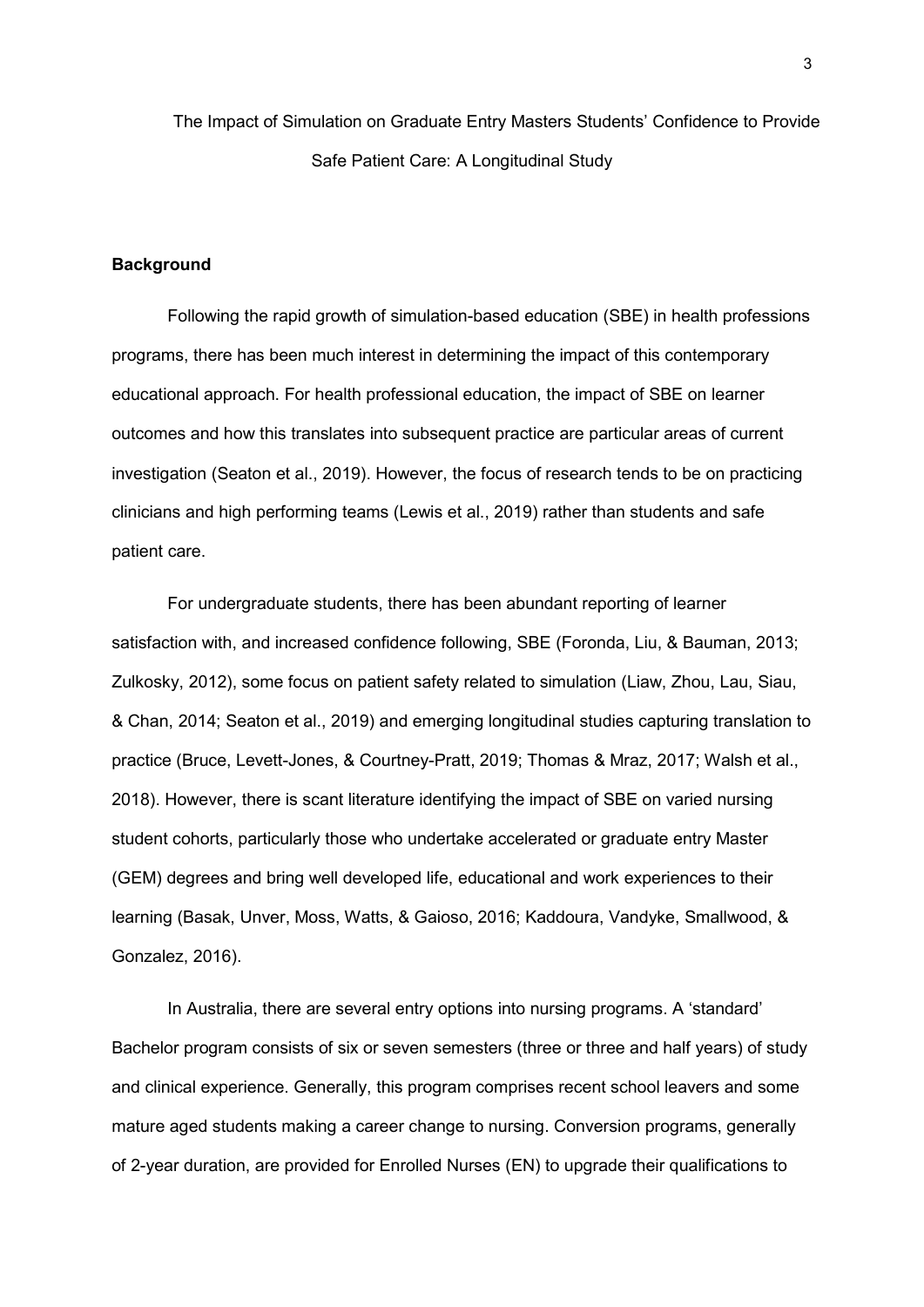practice as Registered Nurses (RN). Several higher education providers offer a Master of Nursing degree leading to RN registration. Students in such programs hold a minimum of a Bachelor qualification, have varied work and life experiences and often have diverse cultural backgrounds. However, students in these Masters programs generally have little or no prior experience in healthcare or the Australian healthcare context (Everett, Salamonson, Trajkovski, & Fernandez, 2013). Hence, curricula are specifically tailored for these student cohorts.

The Master of Nursing Practice GEM program at (de-identified for review) University is a 2-year (fulltime) preregistration nursing course available to domestic and international onshore students. The course, accredited by the Australian Nursing and Midwifery Accreditation Council, provides a comprehensive study program involving a range of contemporary blended learning approaches, including advanced clinical skill development, simulated practice and clinical placement. The course emphasises close integration of evidence-based theory and clinical practice. Theory content is comprehensive including the physical, biological, behavioural, social science and practical. Given the diverse backgrounds of the Masters student cohorts, a dedicated SBE program has been incorporated into the course to ensure appropriate preparation for students' clinical placements in Australian healthcare settings.

The practical component of the course comprises five units of study, each incorporating theory, skills laboratories and specific simulation scenarios that complement the theory, skills and pending clinical experiences. Additionally, one of the behavioural science units offers a concurrent, comprehensive and holistic mental health simulation experience. In total, students completing the course will experience 840hrs of clinical experience and 168hrs of SBE.

#### **Patient Safety Within Curricula**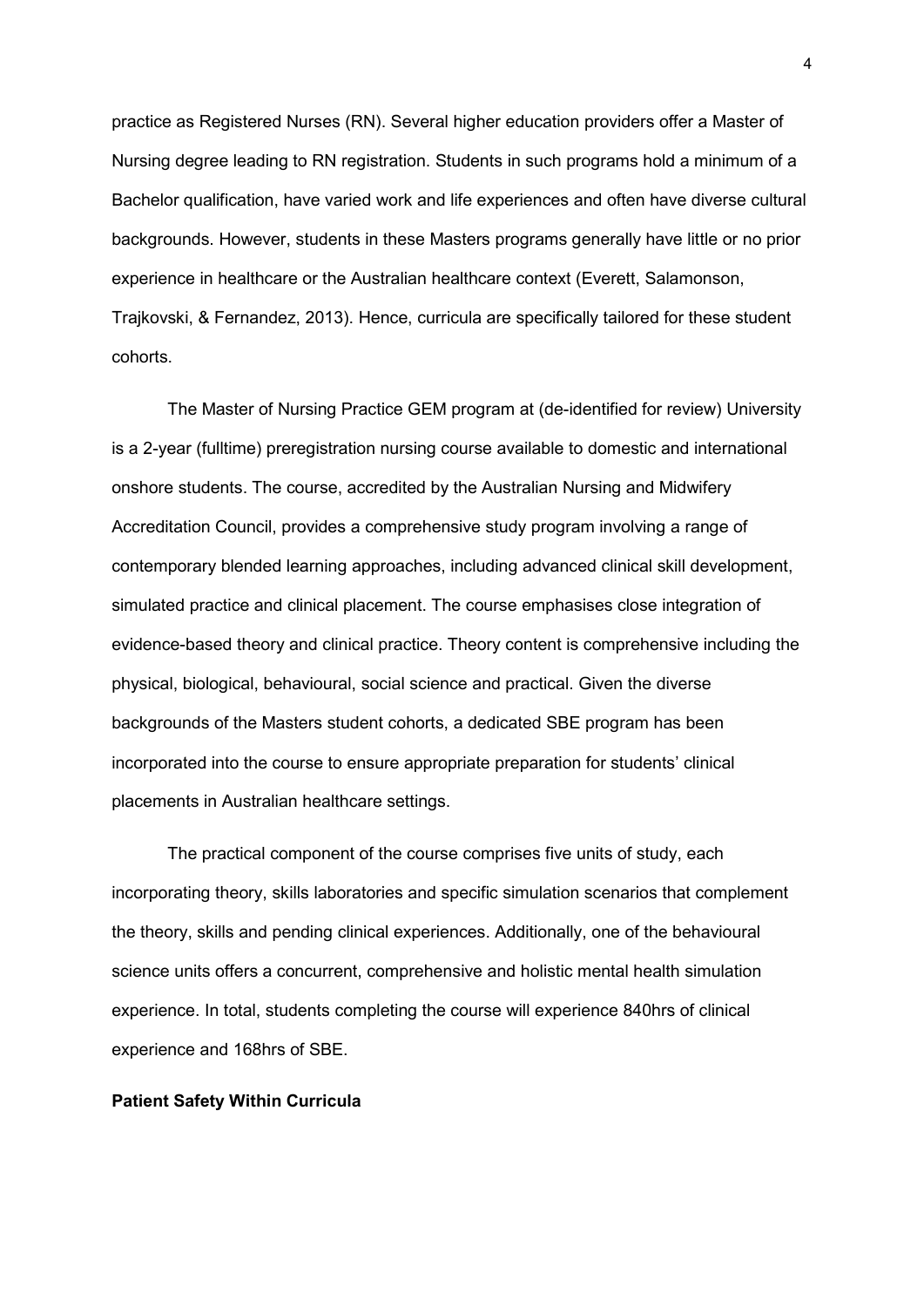The focus on patient safety within nursing curricula cannot be overemphasised particularly when, on entry to the workforce, the expectations of health services and health consumers is that new graduate nurses provide safe and responsible patient care (Cantlay et al., 2017). Yet the development of student confidence in patient safety knowledge requires greater efforts (Usher et al., 2017). Killam et al. (2013) reported first year nursing students' viewpoints about compromised patient safety in the clinical areas, specifically an overwhelming sense of inner discomfort, instances of practice contrary to conventions, on occasions a lack of professional integrity and disharmonising relations. Subsequent work by the group, this time reporting third year nursing students' opinions about circumstances that threaten patient safety, revealed a lack of readiness, misdirected practices, and negation of professional boundaries (Montgomery, Killam, Mossey, & Heerschap, 2014). Further, students felt it was most unsafe when novice nurses failed to consolidate an integrated cognitive, behavioural, and ethical identity.

#### **Frameworks Guiding this Research– Learning, Practice and Patient Safety**

Socio-cultural theoretical frameworks, such as Community of Practice (Lave & Wenger, 1991), highlight that learning is a social, rather than solitary, enterprise enabled through activities and interactions that foster engagement and inquiry with peers and experts. SBE offers such learning experiences where students from diverse backgrounds can explore, confirm and consolidate practice-related concepts in socio-material environments which replicate a variety of clinical settings (Maclean, Della, Geddes, & Kelly, 2019). Appropriate facilitation for the level of learner, is key to fostering student inquiry rather than providing didactic feedback (INACSL Standards Committee, 2016).

Reflecting global influences, patient safety is central to the Australian health care system and to the role of the RN. The Australian Commission on Safety and Quality in Health Care (ACSQHC) provides guidance for all health care institutions and their employees through the National Safety and Quality Health Service Standards which "provide a nationally consistent statement of the level of care consumers can expect from health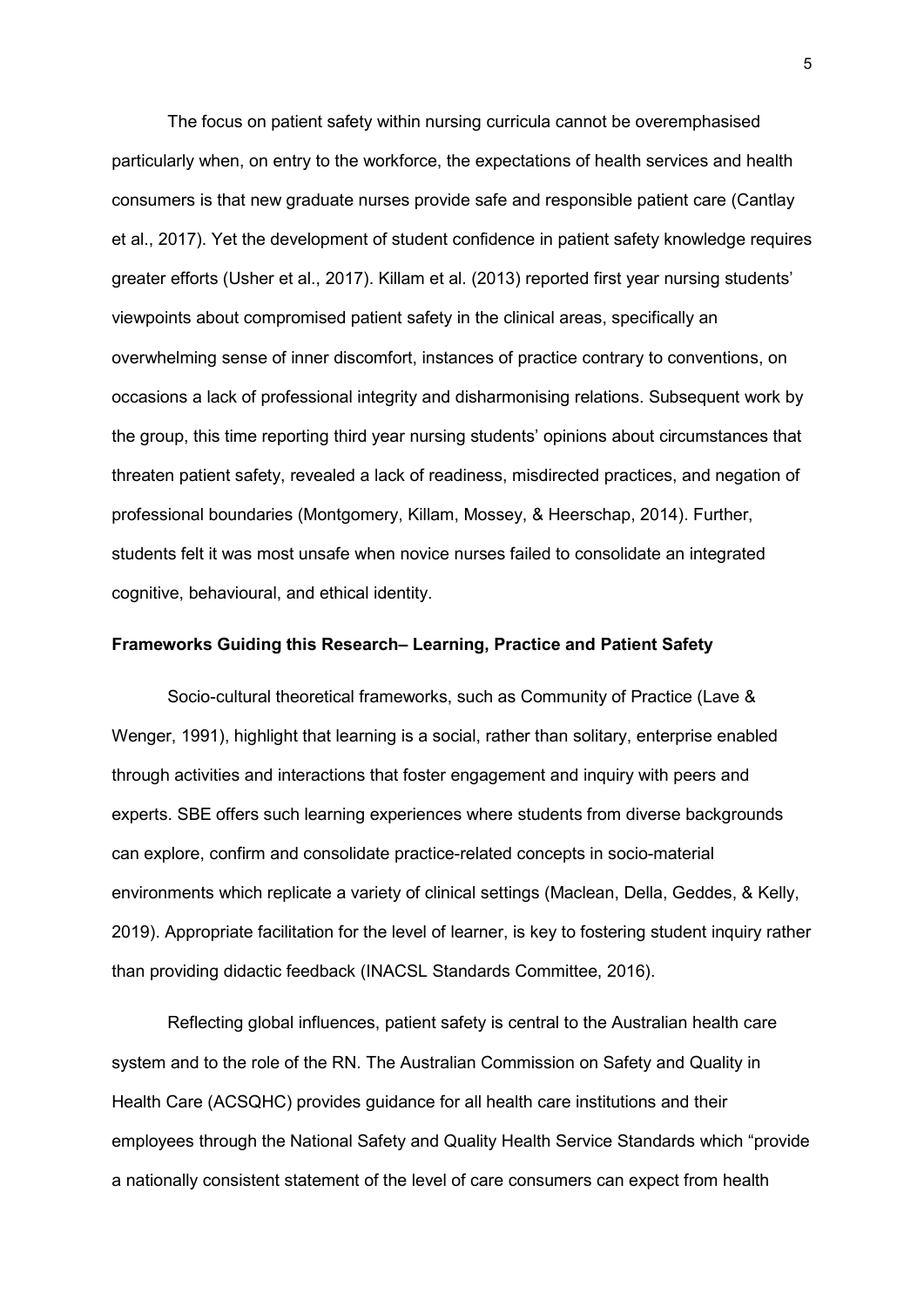service organisations" (Australian Commission on Safety and Quality in Health Care, 2017). The *Registered Nurse Standards for Practice* guide the nursing student and cover the scope of practice and the professional expectations across the spectrum of practice, with an emphasis on safety and quality (Nursing and Midwifery Board of Australia, 2016). The simulations developed for the GEM course are structured to reflect these professional expectations and standards.

#### **Research Aim**

The aim of our research was to bring together several concepts which are underreported in the literature – investigating the translation of simulation into practice with a particular focus on patient safety in relation to GEM students who are typically advanced learners who bring diverse cultural and life experiences to SBE and clinical practice. The research question is: what impact does a dedicated program of simulation have on graduate entry master's students' confidence in their patient safety knowledge for clinical practice?

#### **Methods**

#### **Study Design**

This research adopted a single site, longitudinal cohort study design using an electronic survey and convenience sampling approach, with preregistration nursing students in a GEM program of study. The Reporting Guidelines for Health Care Simulation Research (Fey, Gloe, & Mariani, 2015), a validated instrument comprising 16 elements considered to reliably report simulation research, was used to structure this paper.

*Ethics.* The study was approved by the university's Human Research Ethics Committee (HRE2017-0298, May 2017) and considered low risk. Two members of the research team were also teachers in the simulation. To mitigate undue influence, a comprehensive participant information form was provided to students explaining the research and the nature of their participation, including rationale, duration and purpose, and that data would be anonymised, analysed and disseminated in aggregate form. In addition,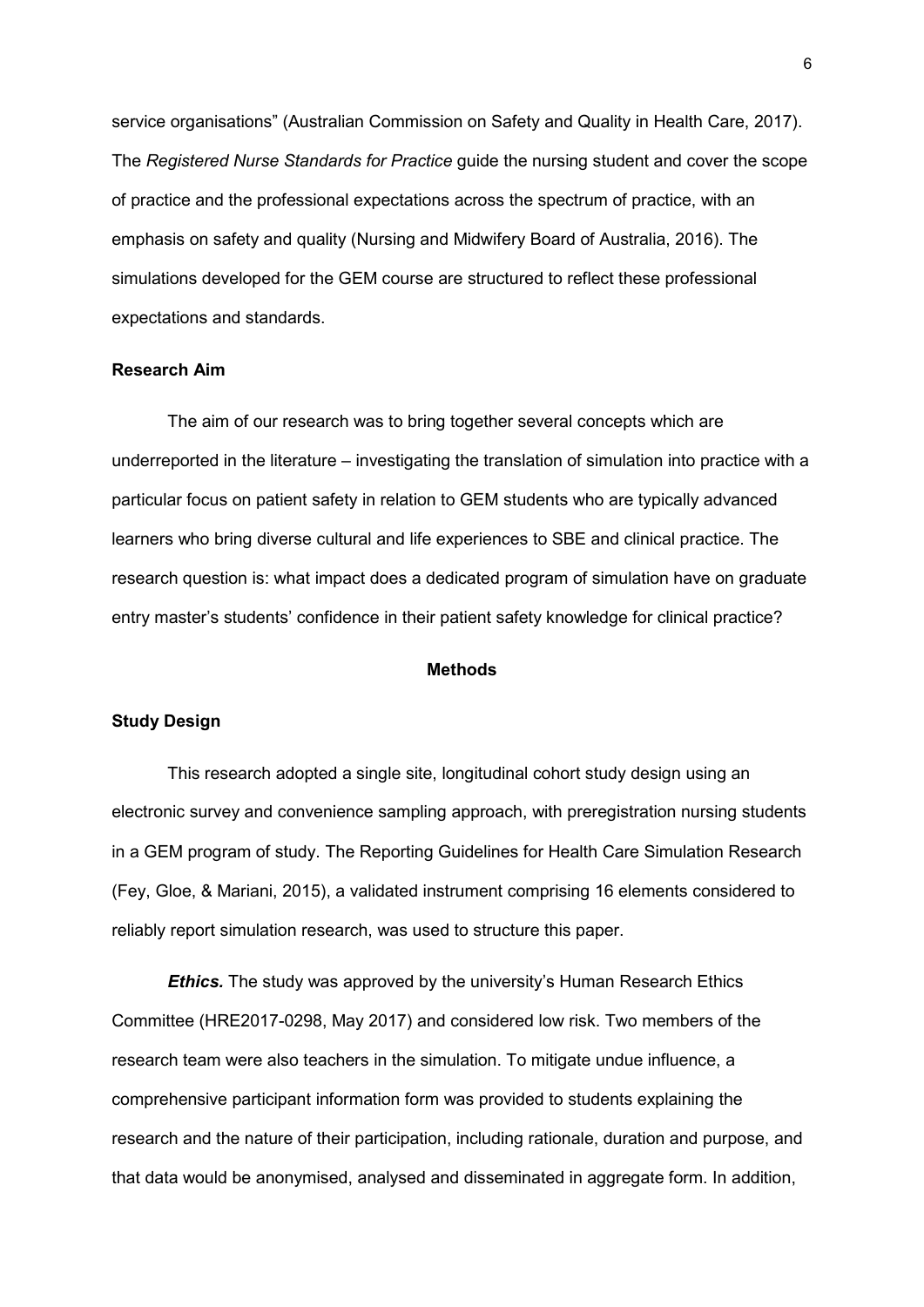advice regarding withdrawal from the research was provided, as were contact details for the complaints officer. This information was given in a plain English language statement.

Consent was sought freely, and potential participants were made aware (on the participant information form) that there would be no adverse outcomes for them should they choose not to participate or withdraw from the study at a later date. All participants were assured that they were able to decline to participate in the research without any consequences, and that no additional credit was offered for participating in the research. All participants were assured that data would only be accessible by research team members.

*Sample and setting.* An initial pilot study was undertaken with a prior cohort of students, enrolled in a second-year clinical unit in semester 2, 2017 at a large metropolitan Australian university. The pilot study served to ensure that the wording of the survey was comprehensible and that the explanatory information was adequate. For the longitudinal study, students new to course at the same university were recruited from the 2017 intake.

#### **Procedure**

The simulations for each semester were developed using an established in-house template, based on simulation expertise and literature (INACSL Standards Committee, 2016). In each semester, unit learning outcomes were mapped to the simulation and aligned with relevant patient safety priorities as well the *Registered Nurse Standards for Practice* (Nursing and Midwifery Board of Australia, 2016). The simulations have been repeated with each cohort of students since the course inception in 2014 and modified each semester based on student and tutor feedback, and changes in nursing practice. All scenarios across the course are informed by service industry partners and reflect situations that students are likely to encounter in the clinical setting. An overview of simulation details, contexts and delivery modes related to the data collection time points are presented in Table 1.

The sequence and interconnectedness of clinical skills practice, simulation and clinical practice experiences is outlined in Figure 1. Simulations followed theoretical and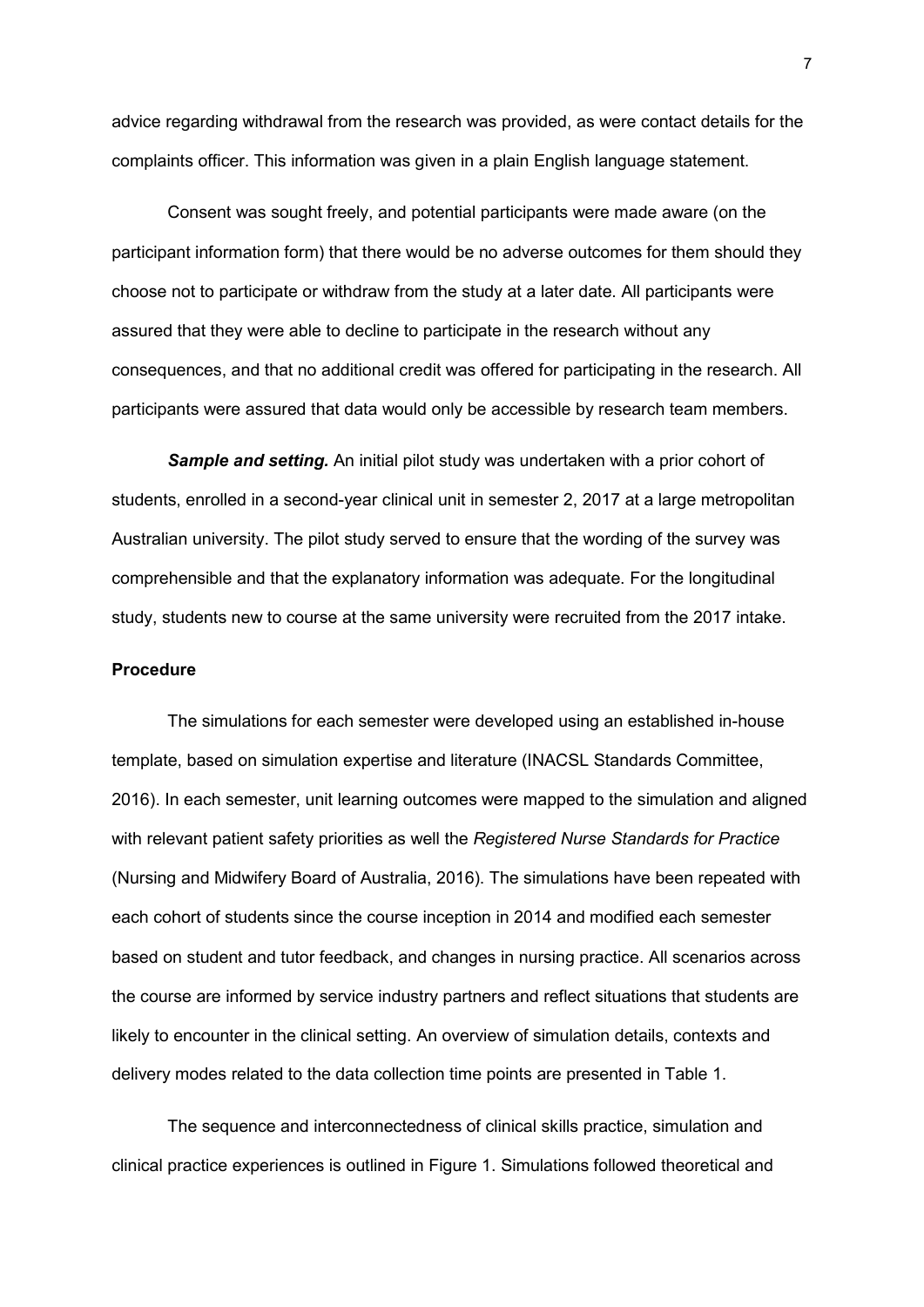laboratory-based content in order to consolidate and apply knowledge; all simulations preceded clinical placements. For each simulation, pre-briefing included intended learning outcomes, handover using ISOBAR format (Australian Commission on Safety and Quality in Health Care (ASQHS), 2017), a shift time-planner to assist students' time management, and allocation of roles. The number of students to experienced facilitators was 12:1 and students participated in the simulations in pairs, trios or small teams to provide peer support in learning.

When not participating, other students observed the simulation from an adjacent room via one-way glass. Observing students were provided with a guide to facilitate focused observation to enable additional, targeted feedback during debriefings. The observer rubric was created based on Levett-Jones' (2018) *Clinical Reasoning Cycle*, with students undertaking a simulation nominating a peer to observe them in one of the five "rights". Each student observer uses the rubric to make notes about the student's performance in the nominated "right". The rubric is to be handed back to the student after the simulation. Either student may request time to discuss the feedback. This request must be met as soon as possible, by negotiation with the simulation tutor. Every student must be observed in each of the 5 rights over the week. Students must nominate a different student observer for each of the 5 rights. Students can be observed in more than one "right" during any given scenario however a different student observer must be nominated for each "right". By the end of the week each student will have 5 peer observation records (one for each right). Each observation will have been undertaken by a different peer. The rubric has been in use since 2017 with modifications made following each semester based on student use.

The experienced facilitators led debriefing sessions using their preferred framework (Krogh, Bearman, & Nestel, 2016).

*Instrument and data collection.* Acknowledging the diverse socio-cultural elements of learning about patient safety, this study used Ginsberg, Castel, Tregunno, and Norton's (2012) data collection tool focused on entry-to-practice health professionals' perceptions. A

8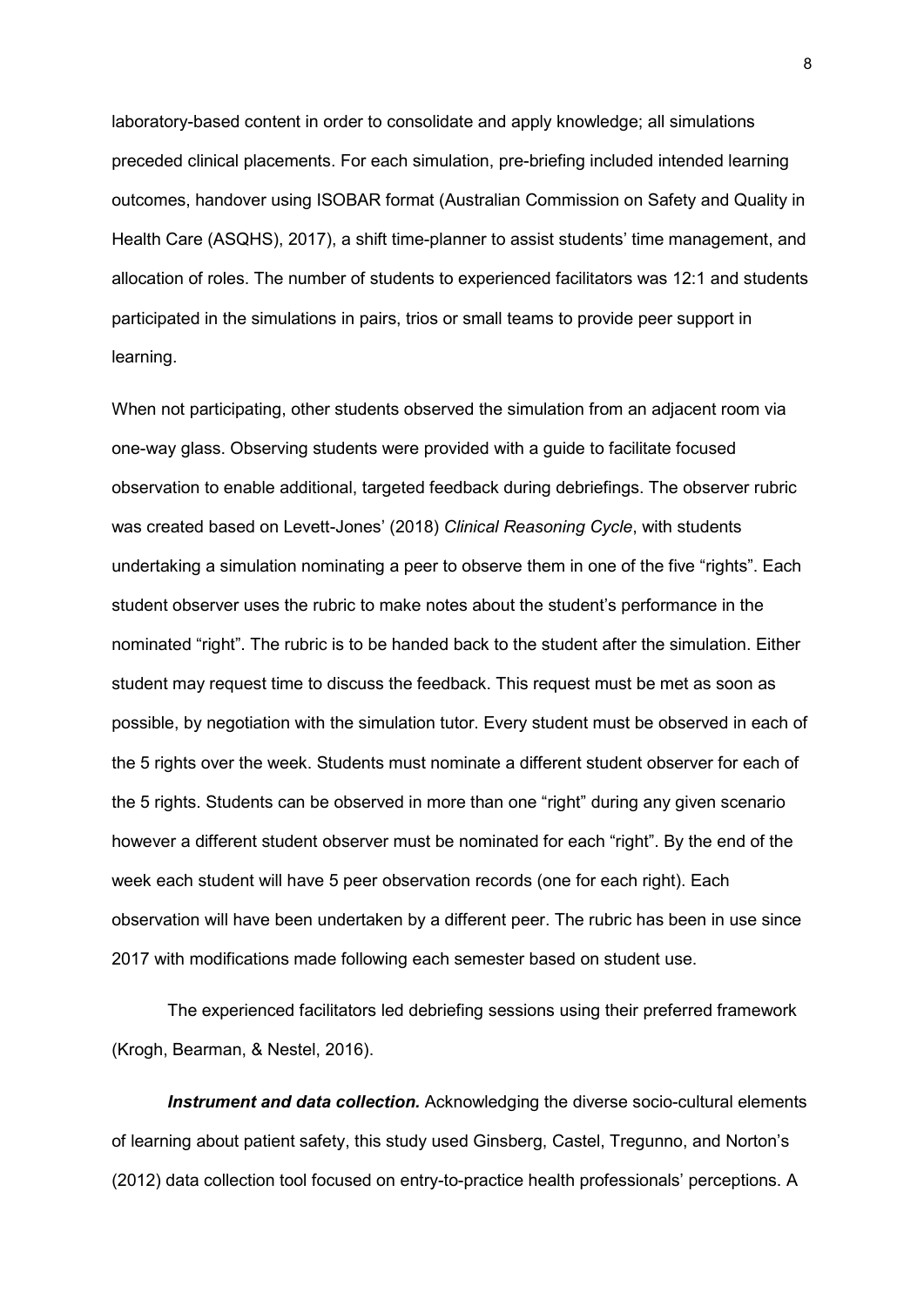modified version of The Health Professional Education in Patient Safety Survey (H-PEPSS) was used with permission from the authors (Ginsburg et al., 2012). Over three semesters of the four semester-long degree, respondents were asked to complete the H-PEPSS before and immediately after each simulation, and after each related clinical practicum when next back on campus (see Figure 1). Demographics including age, gender, country of origin, languages spoken, and previous/type of work experience were requested.

The validated instrument (Ginsburg et al., 2012) measures health professionals' and students' knowledge and confidence in areas of patient safety, including clinical and system issues. Across the confidence part of the instrument (reported in this paper) there are 27 items that are clustered in seven domains: clinical safety, working in team with other health professionals, communicating effectively, managing safety risks, recognise, respond to and disclose adverse events and close calls, and culture of safety. There are no right or wrong answers, rather respondents indicate the degree to which they agree or disagree with the statements. The survey takes approximately 12 minutes to complete and was converted to a Qualtrics survey administered via an electronic link. With respect to the modification we made to the H-PEPSS, in addition to gathering data regarding the students' experiences of learning about patient safety in the classroom and the clinical setting, we added a column "in simulation". While the H-PEPSS measures a range of patient safety variables, this paper only reports the data collected by the confidence domains.

#### **Data Analysis**

Data were imported into R (R Core Team, 2019). Student responses were excluded if there was less than 50% completion of the questionnaire (total number of excluded responses across 9 time points = 8). Domain scores for the H-PEPSS were calculated by averaging over each of the questions within the domain for each participant. If participants had missing values for a question within a domain (but still had greater than 50% completion), the domain score was calculated using the available data.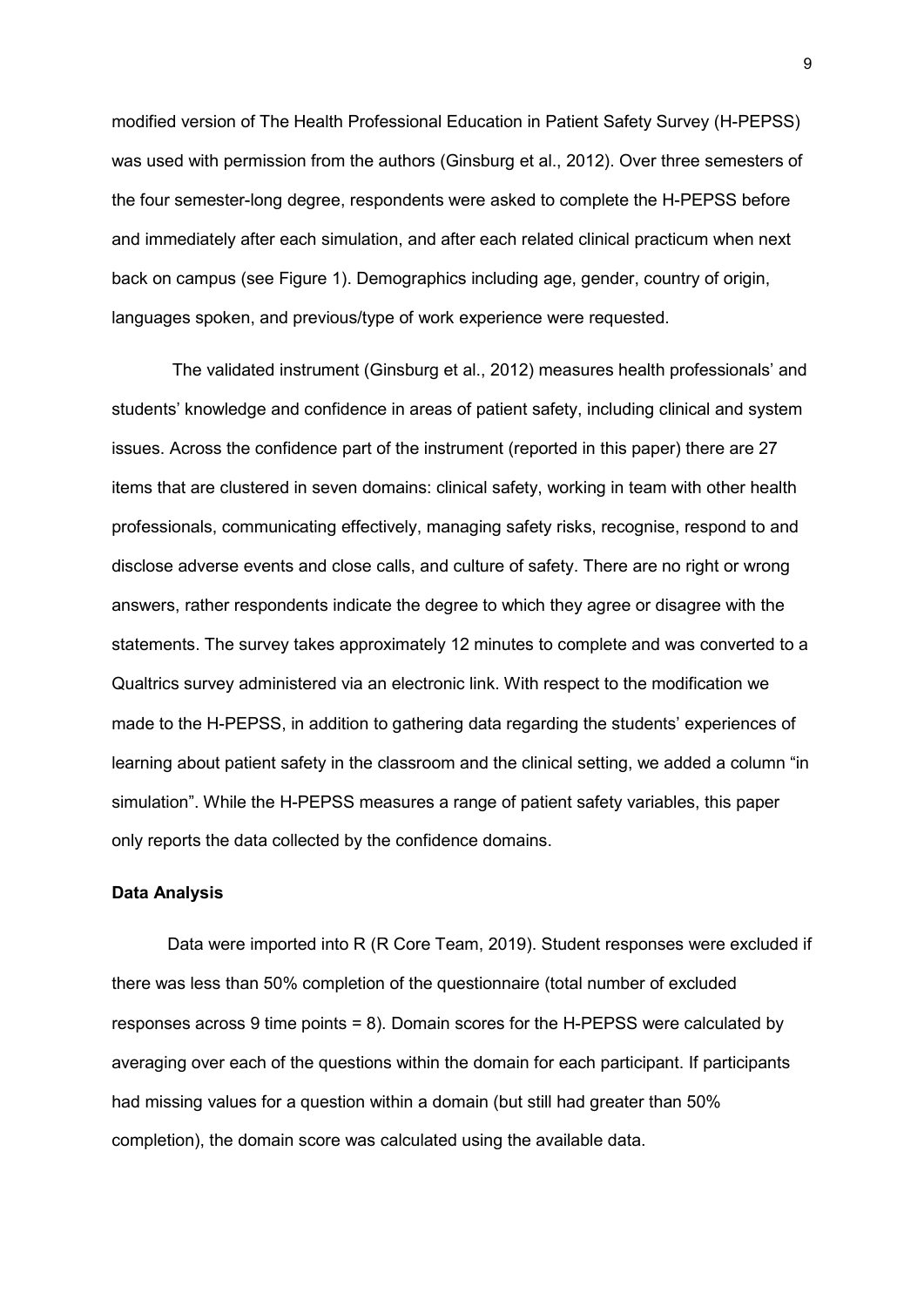Descriptive statistics (means  $\pm$  standard errors of the mean) were used to summarise the responses of the group at each time point (pre-simulation, post-simulation, and postclinical placement) over the semester (semesters 1, 2, and 3). Participants were unable to be identified at each collection point due to ethical constraints of the relatively small class size, therefore a formal statistical analysis was not undertaken. However, the general trends in the aggregated data are described.

#### **Results**

Students enrolled in the course completed the H-PEPSS on nine occasions. Table 2 details the number of students enrolled in the course at each semester, along with the number of participants with useable data at each collection point within the semester. The number of completed questionnaires was lowest for the post-clinical collection point in semester 1, resulting in 15 participants not attempting the questionnaire (along with three participants with less than 50% completion). The collection process was subsequently modified to allocating class time for survey completion at all time-points via the electronic link for the remaining semesters, to maximise response rates (Cooper & Brown, 2017).

At the first time point in semester 1, the majority of respondents were female (94%) with mean age of 29 years (SD =  $6.5$ ). In addition to the Bachelor degree qualification required for entry to the program, 31% of respondents already had a Master's degree. The majority did not have previous training in a clinical setting prior to the program (see Table 3). Demographics of students in semesters 2 and 3 were similar to semester 1.

Student confidence related to specific patient safety content areas increased post simulation in all semesters for the seven H-PEPSS domains (Figure 2). However confidence built during simulation did not appear to be maintained post clinical, with a decrease reported in five domains in semester 2 (*clinical safety, working in teams, communicating effectively, adverse events* and *culture of safety*) and two domains in semester 3 (*working in teams* and *managing risks*). The working in teams domain incorporates team dynamics and power,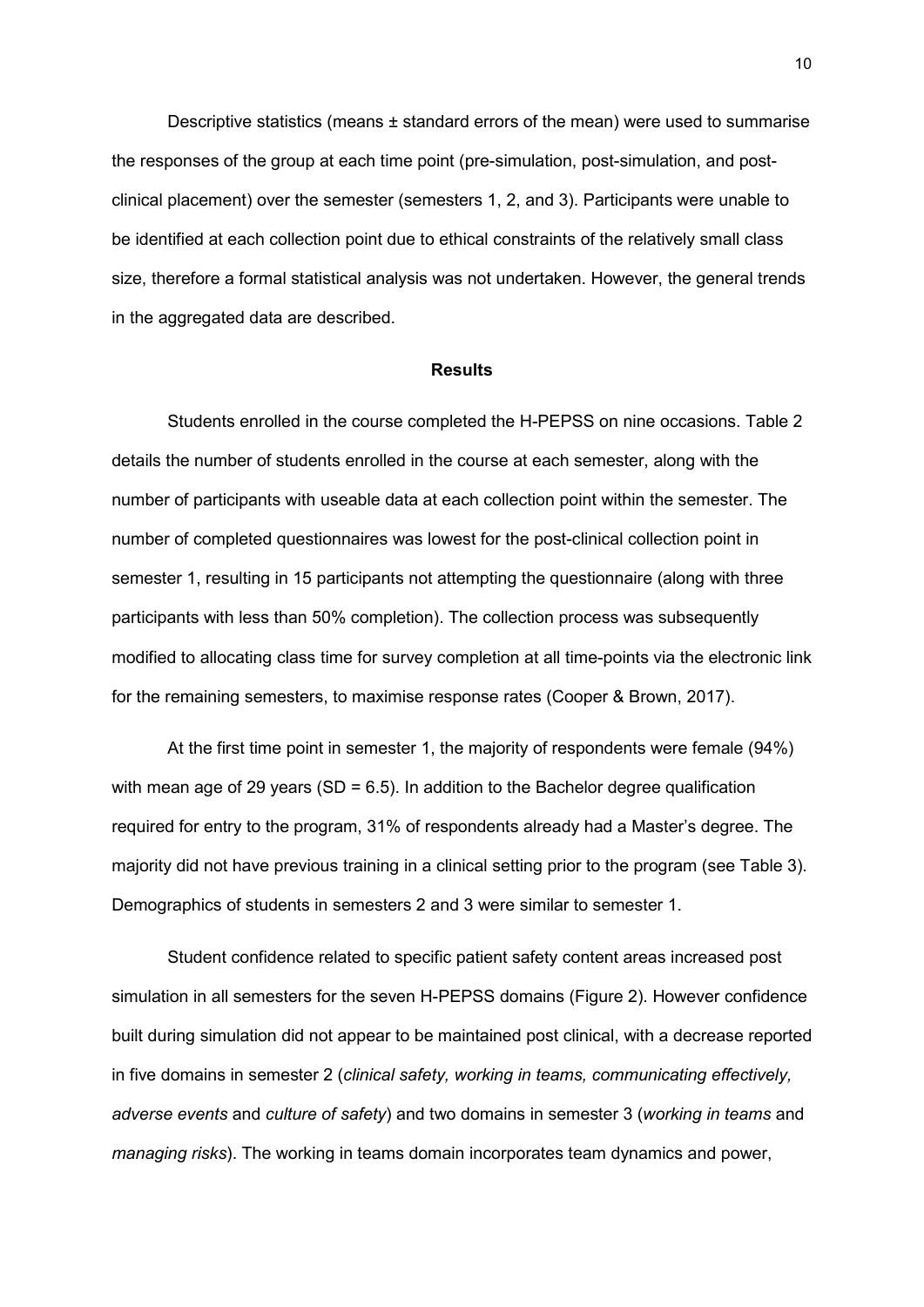conflict, supporting other team members, engaging the patient in the team, authority, decision making and leadership, and advocacy. The managing risks domain incorporates anticipating and recognising risks, and identifying solutions.

#### **Discussion**

The aim of this research was to explore the impact of a dedicated program of SBE on GEM students' confidence in their patient safety knowledge for clinical practice. The overall findings demonstrated that simulation markedly increased student confidence in knowledge of patient safety for clinical practice over the nine time points.

In semester 1, there was an increase in confidence in all of the domains except for working in teams. An increase in confidence is not unexpected as the student develops an initial understanding of the RN role through course experiences. This may also be explained by the nature of the first clinical placements in aged care (2 weeks) and community practice (2 weeks) where students' clinical practice is closely supervised. The scope of their nursing practice in the first semester is focused on developing the foundations of nursing care, where communication and patient assessment is undertaken in a clinical context where the patient is considered well and stable. Working in teams is considered a developmental process that may have been influenced by the time frame in clinical practice, the clinical context, the supervision model and the nursing care model in the clinical setting. In simulation, teamwork is most often developed through peer support which may not mirror the clinical environment (Moore, Finch, MacArthur, & Ward, 2018).

In semester 2, foundation skills and knowledge of the RN role are further developed by the student. At this point, learning through simulation is focused on the acute care sector and unwell but stable patients with a predicable care trajectory. The simulation scenarios reflect predicted interactions that relate to patient care needs whilst working within teams. The student is expected to use predictable cue recognition with similarity of patient responses to guide clinical decision making. Subsequently, simulation is structured and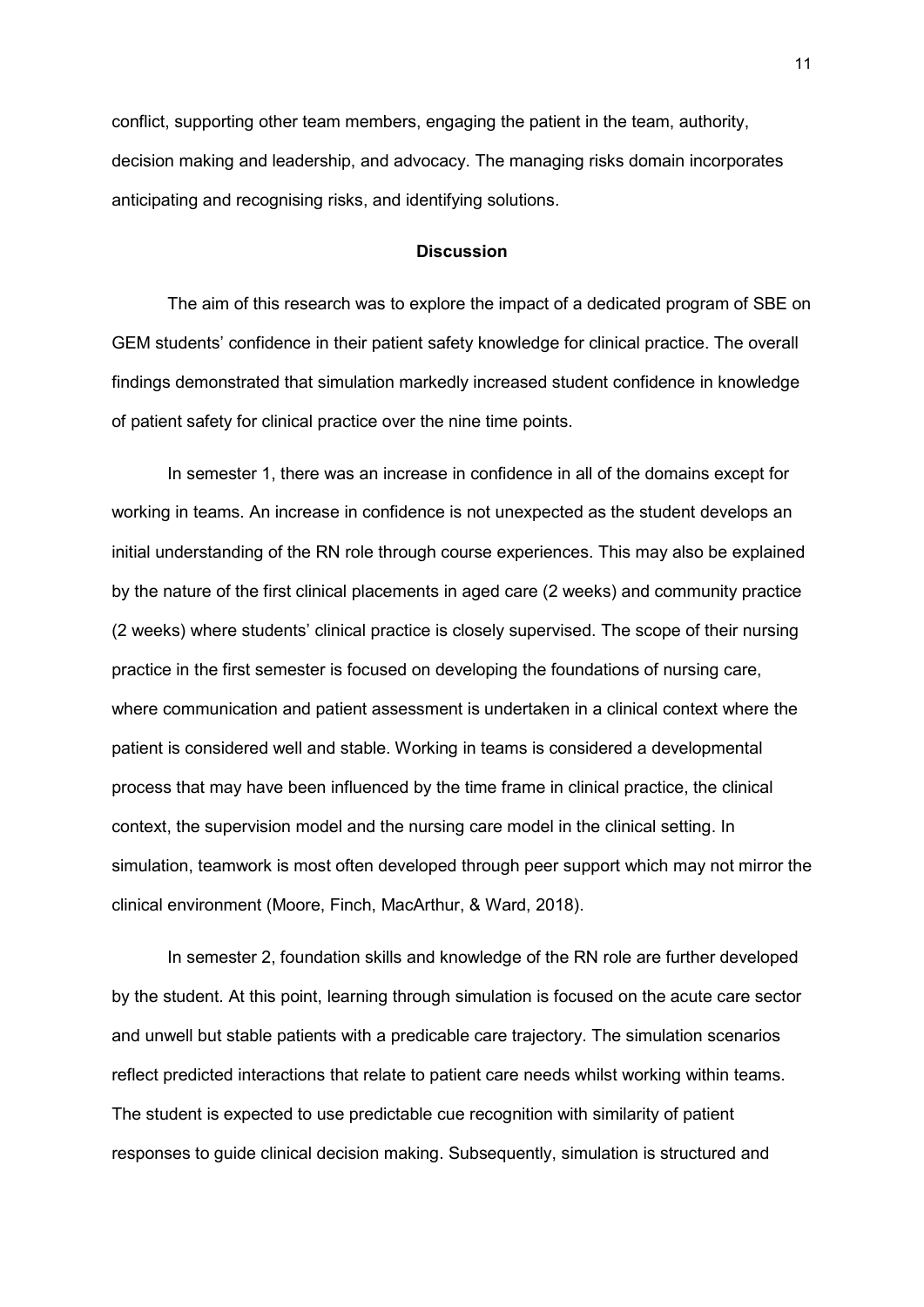scaffolded which may not reflect the subsequent unpredictability of clinical reality student's experience.

Semester 2 also presents students with the first acute care hospital experience which likely influences confidence in different ways compared with their first clinical practice. The realities of acute clinical settings, which include complex and critically unwell patients, may explain the changes in confidence levels seen following semester 2 clinical placement. At this stage of their development students' scope of practice expands as the accountability and the responsibilities of RN role become more evident (Frögéli, Rudman, & Gustavsson, 2019). Further exacerbating students' perceptions and subsequent confidence is a new clinical context that is unfamiliar and unpredictable, compared with SBE. Thus, the students' perceptions of being effective in care is likely influenced by their affective responses to unfolding situations (Bondy, 1983). Changes in confidence in semester 2 may also be attributed to students' "culture-shock" as they adjust to a new cultural situation, acute clinical settings, that has less meaning and requires a range of emotional responses (Adler, 1975 Cummins, Catling, Hogan, & Homer, 2014; Maginnis & Anderson, 2017; Strouse & Nickerson, 2016). Milstein (2005) suggests that although culture shock is a normal but unpleasant experience, ultimately it can lead to a positive learning experience through adaptation, increased learning and self-efficacy.

In semester 3, students were more involved in the configuration of the SBE with opportunity for student-led simulations. The acquisition of new knowledge and skills from the previous semester was applied as they challenged their skills and confidence in patient safety. At this point in the course, students would have a well-developed understanding and awareness of: the RN role, scope of practice, social-cultural aspects of the workforce, complex patient care, and the nature of the health care setting enabled through four, diverse clinical experiences. Post clinical semester 3 there was sustained increase confidence in three domains (*communicating effectively, understanding human & environmental factors*, and *culture of safety*). However, the 'interrupted' positive trends in some H-PEPPS domains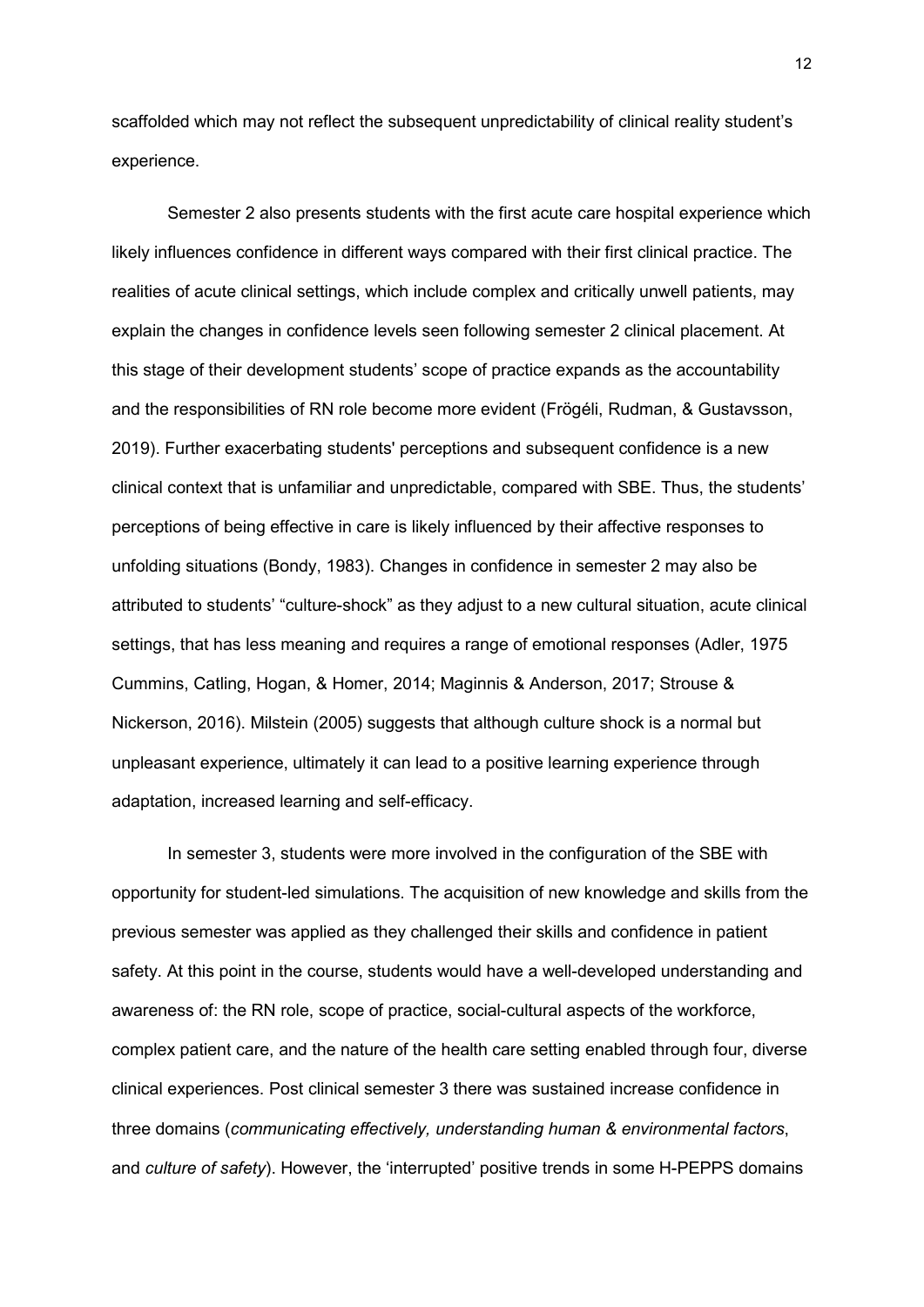(*working in teams, managing safety risks, recognising, responding to and disclosing adverse events)* may be explained by the presentation of new challenging contents of complex patient care as well as the contextual differences between SBE and clinical experience.

Although gaining experience as they progress, students are considered novices in the first three semesters of the course. In each semester the student is learning new material and is almost always returning to a fundamental basis of knowledge and practice. Within each semester of learning it could be argued that the student remains reliant on applying 'rules and regulations' to guide their practice. This thinking aligns with Benner's beliefs of novice to expert (Benner, 1984). These mature GEM students came to the course with, in general, greater life and work experiences than students in the standard undergraduate Bachelor course, who are typically recent school leavers. Although GEM students have requisite knowledge from previous work and life experiences, socialising into the health service settings can be a substantial adjustment (Cantlay et al., 2017). While likely more willing to speak up on issues that may compromise patient safety, their novice position, perceived power differentials and perhaps cultural ethnicity or beliefs may hinder responses or actions in the clinical setting compared with in simulation (Read & Laschinger, 2017).

#### **Strengths, Limitations and Areas for Further Research**

The longitudinal design provides opportunity to understand key aspects of patient safety that impacted positively and negatively on students' confidence in the simulation and clinical context with outcome measures examined at each semester.

Limitations of the study included that the study was conducted at a single site with a small sample of nursing students. The results could be generalised to other nursing programs that offer a graduate entry pathway and have a dedicated simulation education component as part of the course. Although differences in student cultural backgrounds were evident, and may have influenced responses to SBE and clinical practice, this was not explored in the current study. Ethical constraints at the time of study initiation limited our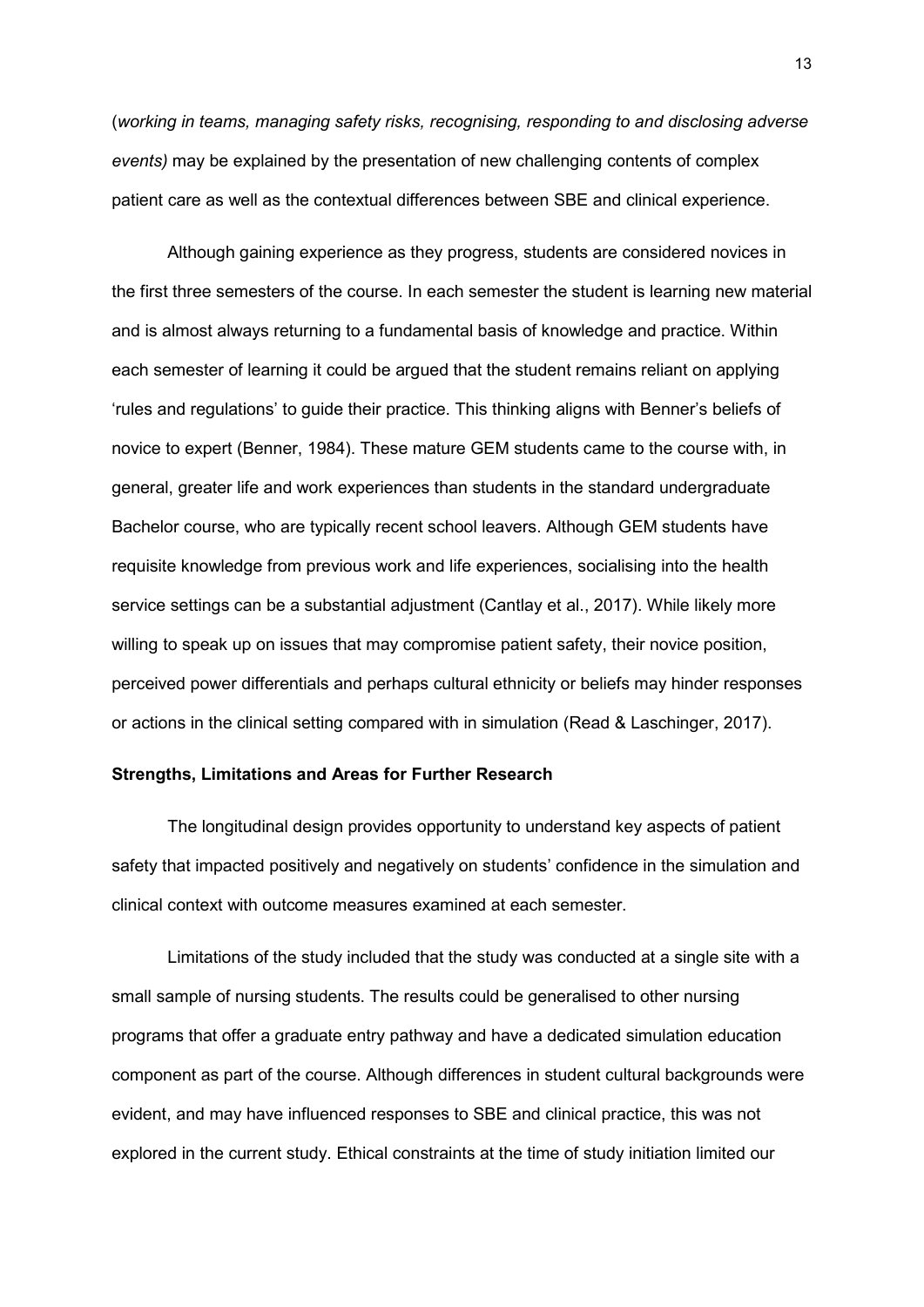ability to assign truly anonymous unique identifiers to each student that would allow a full longitudinal statistical analysis (e.g., there were only two male students in the cohort). Instead, we were limited to an estimation of trends through examining aggregated data. The study findings are further limiting as only self-report measures were applied.

The longitudinal study, using interviews, will be extended to explore participant experiences of patient safety 6 months and 18 months following course completion and employment. Future studies could include observational components to the simulation for further data analysis, and/or undertake focus group or individual interviews to provide richer descriptions of circumstances which influence or inhibit expected reactions. Further examination of the factors that influence confidence about patient safety and practice following clinical experiences is required.

#### **Conclusions**

This research provides insights about the impact of repeated SBEs on GEM students' understanding and applicability of patient safety concepts for practice. It is apparent from the trends in the data that students' confidence to provide safe patient care improves from one semester to the next across the GEM degree. Some areas of patient safety show smaller gains in confidence from the start of the course to the end, but start from a higher base point, such as hand hygiene, infection control and safe medication practices and safe clinical practice generally (H-PEPPS clinical safety domain). Other less technical elements of RN practice show larger shifts in confidence, such as managing safety risks including anticipating and recognising risks, and identifying solutions as well as human factors such as fatigue and environmental aspects including work flow and ergonomics. We advocate the inclusion of simulation to develop students' confidence to provide safe patient care and safe environments for patients.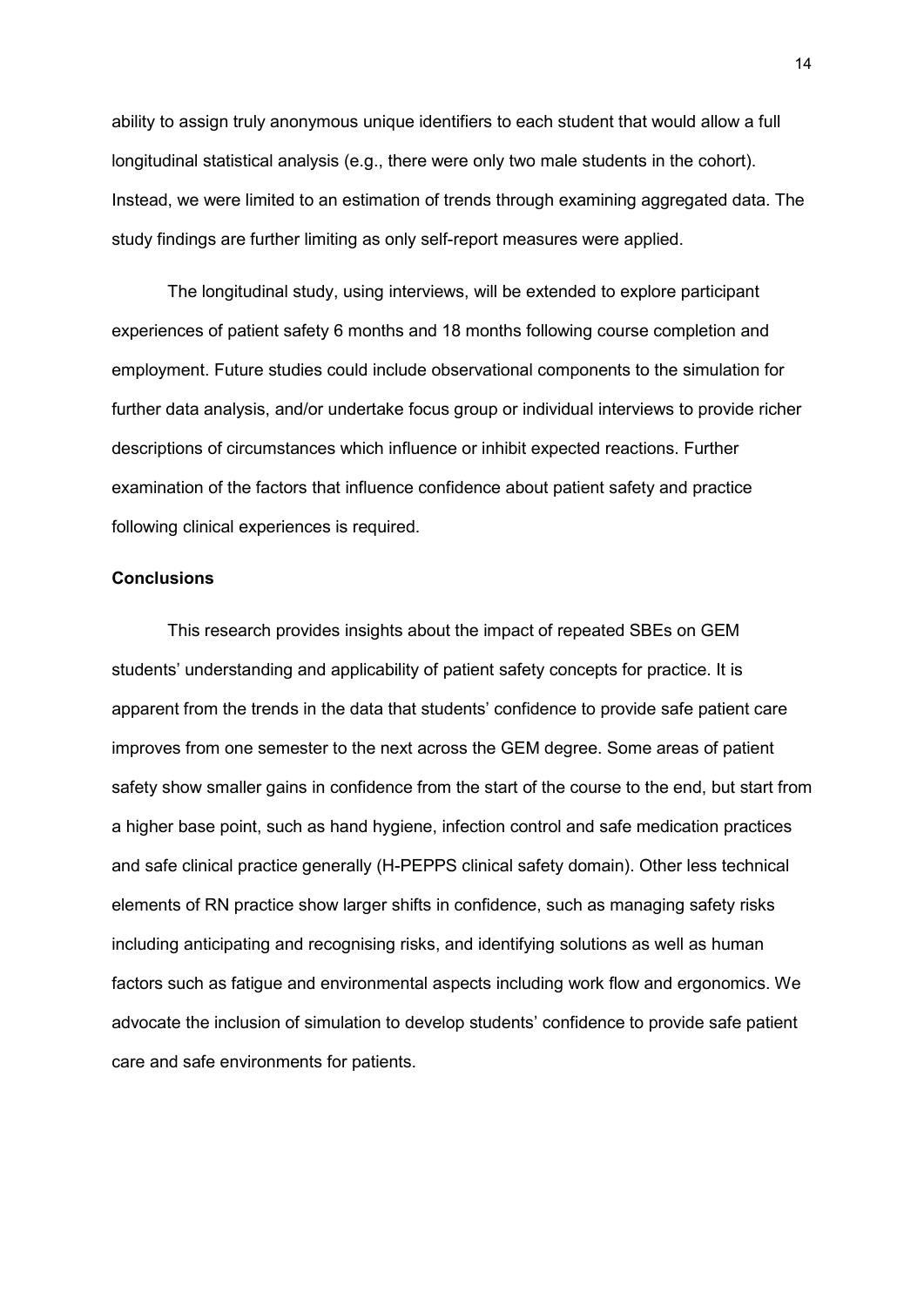- Adler, P. S. (1975). The transitional experience: An alternative view of culture shock. *Journal of Humanistic Psychology, 15*(4), 13-23.
- Australian Commission on Safety and Quality in Health Care. (2017). *National Safety and Quality Health Service Standards guide for hospitals*. Sydney: ACSQHC.

Australian Commission on Safety and Quality in Health Care (ASQHS). (2017).

Communicating for Safety standard. In *National Safety and Quality Health Service Standards, 2nd ed* (pp. 47-54). Sydney: Australian Commission on Safety and Quality in Health Care 2017.

- Basak, T., Unver, V., Moss, J., Watts, P., & Gaioso, V. (2016). Beginning and advanced students' perceptions of the use of low- and high-fidelity mannequins in nursing simulation. *Nurse Education Today, 36*, 37-43. doi:https://doi.org/10.1016/j.nedt.2015.07.020
- Benner, P. (1984). *From novice to expert. Excellence and power in clinical nursing practice*. Menlo Park: Addison-Wesley.
- Bondy, K. N. (1983). Criterion-referenced definitions for rating scales in clinical evaluation. *Journal of Nursing Education, 22*(9), 376-382.

Bruce, R., Levett-Jones, T., & Courtney-Pratt, H. (2019). Transfer of learning from universitybased simulation experiences to nursing students' future clinical practice: An exploratory study. *Clinical Simulation in Nursing, 35*, 17-24. doi:10.1016/j.ecns.2019.06.003

- Cantlay, A., Salamanca, J., Golaw, C., Wolf, D., Maas, C., & Nicholson, P. (2017). Selfperception of readiness for clinical practice: A survey of accelerated Masters program graduate registered nurses. *Nurse Education in Practice, 24*, 34-42. doi:https://doi.org/10.1016/j.nepr.2017.03.005
- Cooper, A., & Brown, J. A. (2017). Maximising nurses' and midwives' response rates to surveys. *Nurse Researcher, 25*(3), 31-35. doi:10.7748/nr.2017.e1494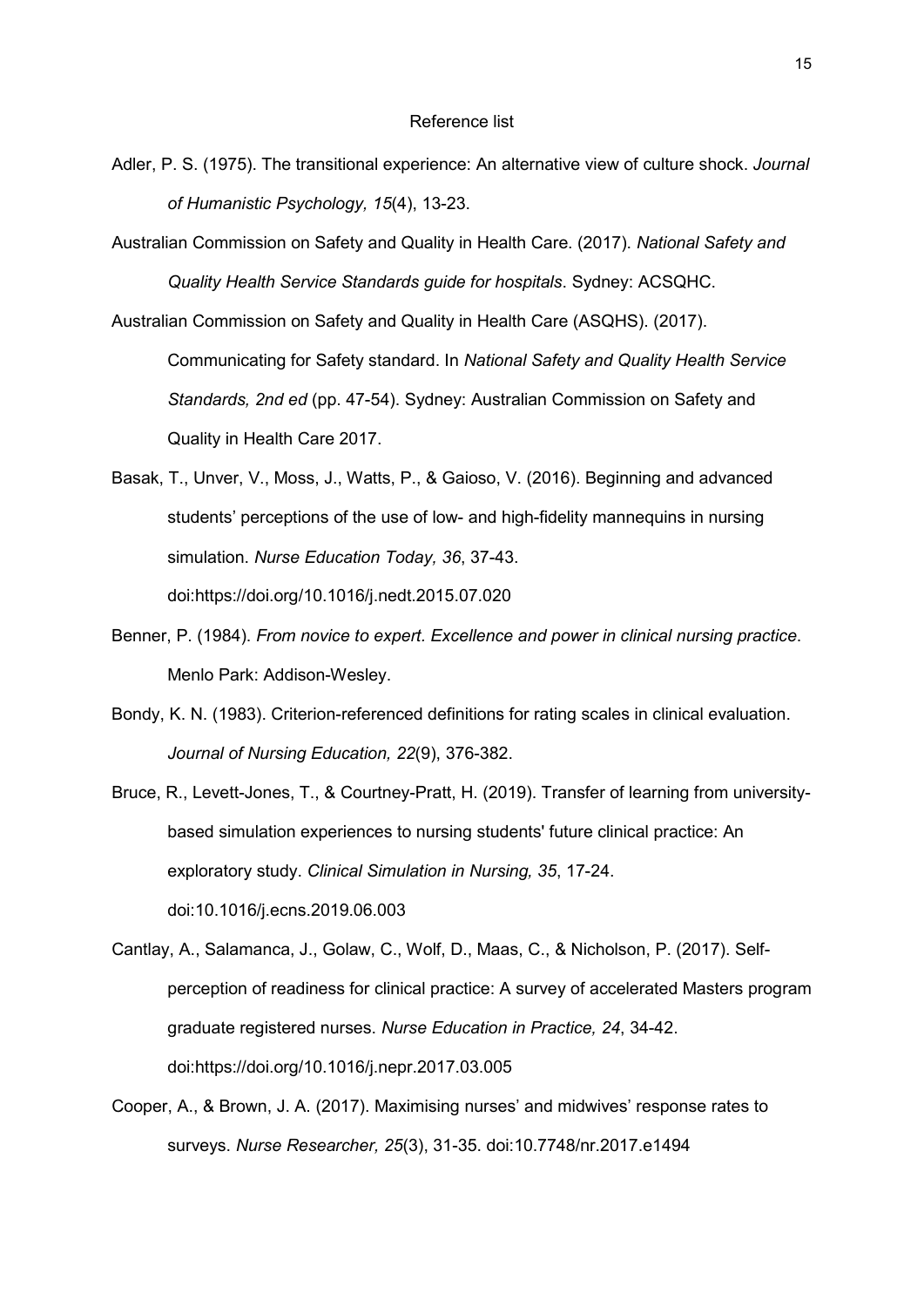- Cummins, A., Catling, C., Hogan, R., & Homer, C. (2014). Addressing culture shock in first year midwifery students. Maximising the initial clinical experience. *Women and Birth, 27,* 271-275. https://doi.org/10.1016/j.wombi.2014.06.009
- Everett, B., Salamonson, Y., Trajkovski, S., & Fernandez, R. (2013). Demographic and academic-related differences between standard-entry and graduate-entry nursing students: A prospective correlational survey. *Nurse Education Today, 33*(7), 709-713. doi:10.1016/j.nedt.2013.03.006
- Fey, M. K., Gloe, D., & Mariani, B. (2015). Assessing the quality of simulation-based research articles: A rating rubric. *Clinical Simulation in Nursing, 11*(12), 496-504. doi:10.1016/j.ecns.2015.10.005
- Foronda, C., Liu, S., & Bauman, E. B. (2013). Evaluation of simulation in undergraduate nurse education: An integrative review. *Clinical Simulation in Nursing, 9*(10), e409– e416. doi:10.1016/j.ecns.2012.11.003
- Frögéli, E., Rudman, A., & Gustavsson, P. (2019). The relationship between task mastery, role clarity, social acceptance, and stress: An intensive longitudinal study with a sample of newly registered nurses. *International Journal of Nursing Studies, 91*, 60- 69. 10.1016/j.ijnurstu.2018.10.007
- Ginsburg, L., Castel, E., Tregunno, D., & Norton, P. G. (2012). The H-PEPSS: An instrument to measure health professionals' perceptions of patient safety competence at entry into practice. *BMJ Quality and Safety, 21*(8), 676-684. doi:10.1136/bmjqs-2011- 000601
- INACSL Standards Committee. (2016). INACSL standards of best practice: SimulationSM Facilitation. . *Clinical Simulation in Nursing, 12*, S16-S20. doi:http://dx.doi.org/10.1016/j.ecns.2016.09.007
- Kaddoura, M., Vandyke, O., Smallwood, C., & Gonzalez, K. M. (2016). Perceived benefits and challenges of repeated exposure to high fidelity simulation experiences of first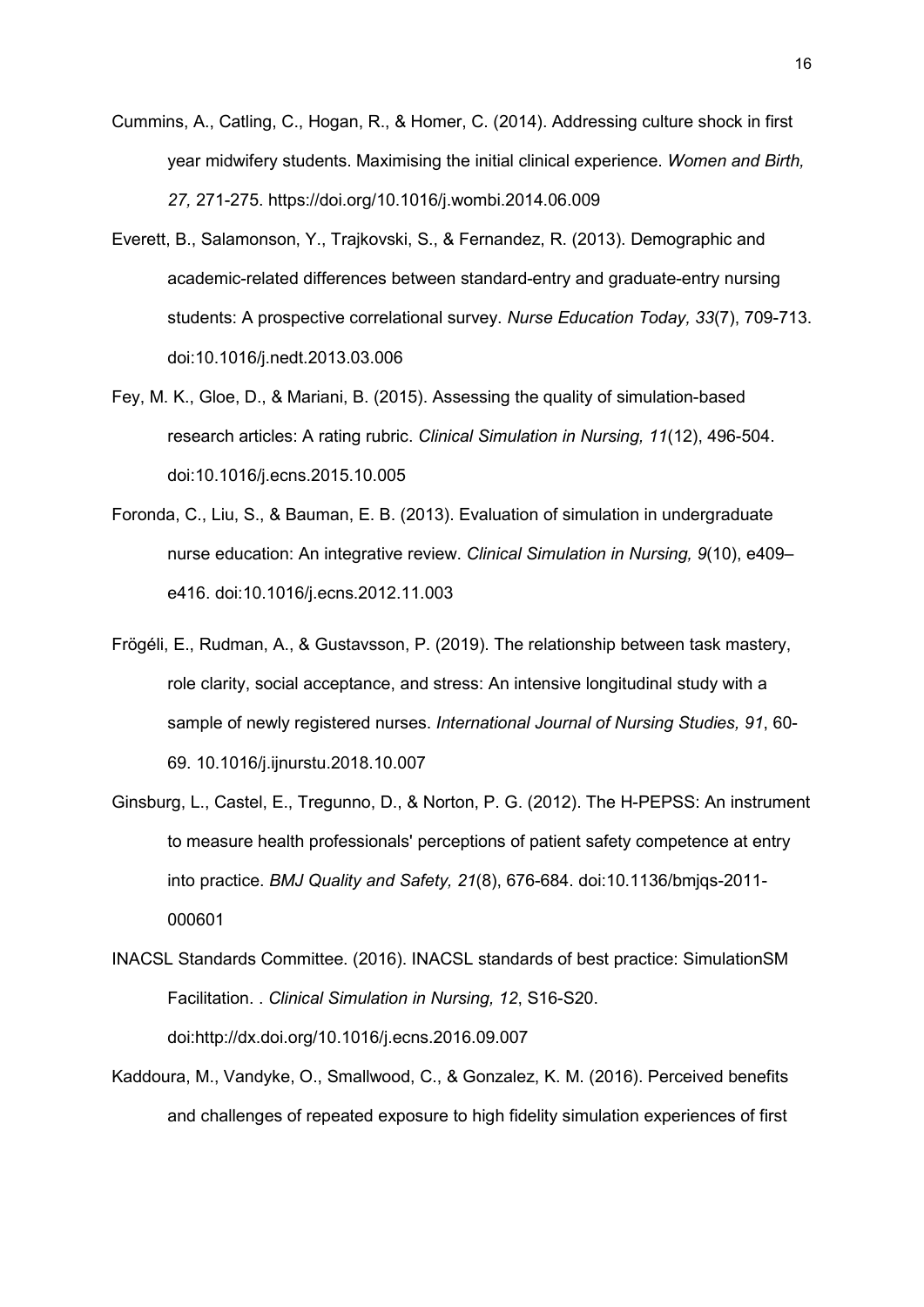degree accelerated bachelor nursing students. *Nurse Education Today, 36*, 298-303. doi.org/10.1016/j.nedt.2015.07.014

- Killam, L. A., Mossey, S., Montgomery, P., & Timmermans, K. E. (2013). First year nursing students' viewpoints about compromised clinical safety. *Nurse Education Today, 33*(5), 475-480. doi:10.1016/j.nedt.2012.05.010
- Krogh, K., Bearman, M., & Nestel, D. (2016). "Thinking on your feet"—a qualitative study of debriefing practice. *Advances in Simulation, 1*(1), 12. doi:10.1186/s41077-016-0011- 4
- Lave, J., & Wenger, E. (1991). *Situated learning: legitimate peripheral participation*. Cambridge: Cambridge University Press.
- Levett-Jones, T. (Ed.) (2018). *Clinical reasoning : Learning to think like a nurse* (Second edition.. ed.). Melbourne, Australia: Pearson Australia.
- Lewis, K. A., Ricks, T. N., Rowin, A., Ndlovu, C., Goldstein, L., & McElvogue, C. (2019). Does simulation training for acute care nurses improve patient safety outcomes: A systematic review to inform evidence-based practice. *Worldviews on Evidence-Based Nursing*. doi:10.1111/wvn.12396
- Liaw, S. Y., Zhou, W. T., Lau, T. C., Siau, C., & Chan, S. W.-C. (2014). An interprofessional communication training using simulation to enhance safe care for a deteriorating patient. *Nurse Education Today, 34*(2), 259-264. doi:10.1016/j.nedt.2013.02.019
- Maclean, S., Della, P., Geddes, F., & Kelly, M. (2019). Realism and presence in simulation: Nursing student perceptions and learning outcomes. *Journal of Nursing Education, 58*(6), 330-338. doi:10.3928/01484834-20190521-03
- Maginnis, C., & Anderson, J. (2017). A discussion of nursing students' experiences of culture shock during an international clinical placement and the clinical facilitators' role. *Contemporary Nurse, 53,* 348-
	- 354. https://doi.org/10.1080/10376178.2017.1353397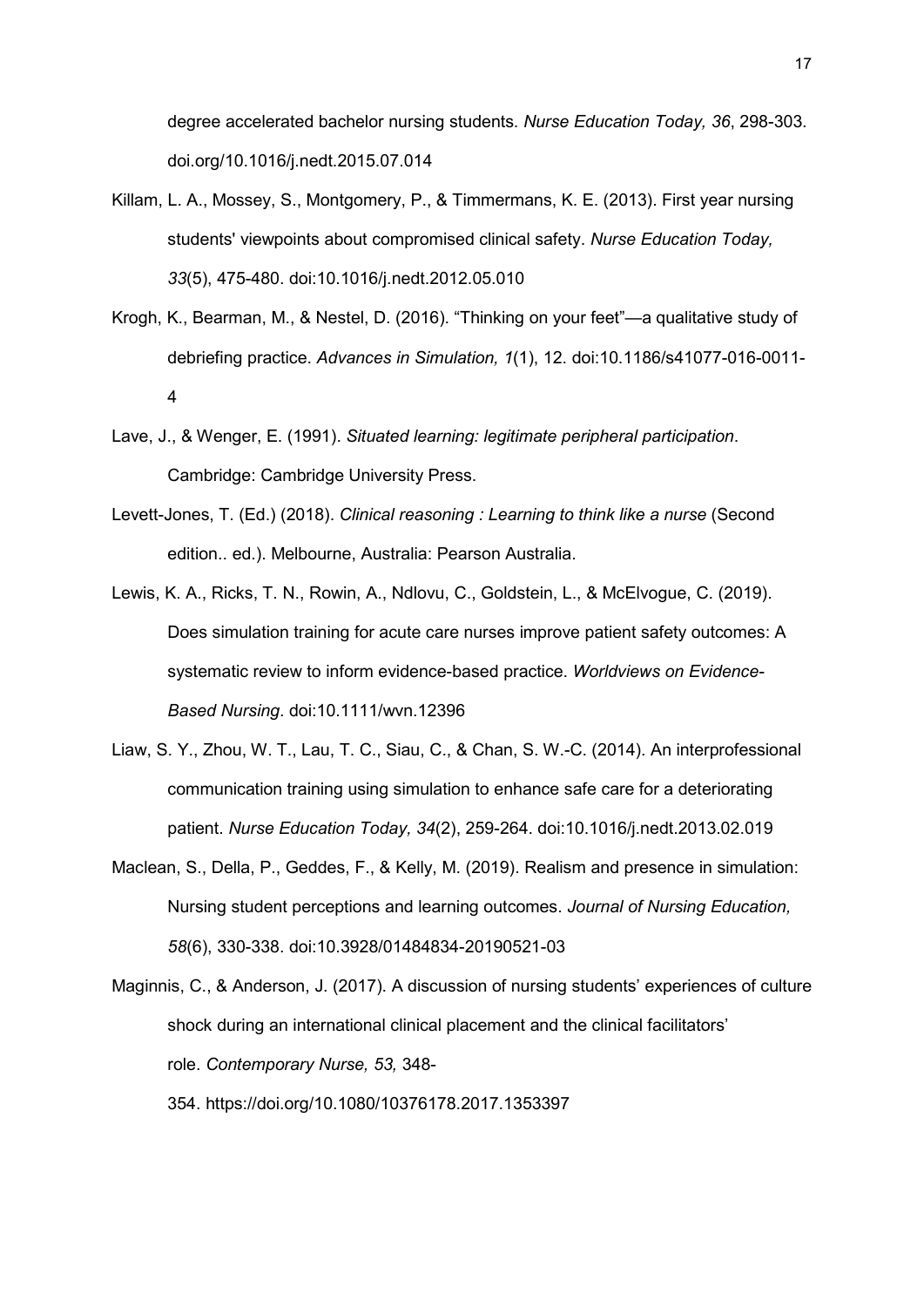Milstein, T. (2005). Transformation abroad: Sojourning and the perceived enhancement of self-efficacy. *International Journal of Intercultural Relations, 29*(2), 217-238. doi:10.1016/j.ijintrel.2005.05.005

- Montgomery, P., Killam, L., Mossey, S., & Heerschap, C. (2014). Third year nursing students' viewpoints about circumstances which threaten safety in the clinical setting. *Nurse Education Today, 34*(2), 271-276. doi:10.1016/j.nedt.2013.09.019
- Moore, S. C., Finch, M., MacArthur, S. K., & Ward, K. S. (2018). Using simulation to crosstrain staff and build effective teams. *Clinical Simulation in Nursing, 20*, 1-6. doi:10.1016/j.ecns.2018.04.002

Nursing and Midwifery Board of Australia. (2016). *Registered nurse standards for practice*.

- R Core Team. (2019). A language and environment for statistical computing (Version 3.6.1). Vienna, Austria: R Foundation for Statistical Computing Retrieved from https://www.R-project.org/.
- Read, E., & Laschinger, H. K. S. (2017). Transition experiences, intrapersonal resources, and job retention of new graduate nurses from accelerated and traditional nursing programs: A cross-sectional comparative study. *Nurse Education Today, 59*, 53-58. doi:10.1016/j.nedt.2017.08.014
- Seaton, P., Levett-Jones, T., Cant, R., Cooper, S., Kelly, M. A., McKenna, L., . . . Bogossian, F. (2019). Exploring the extent to which simulation-based education addresses contemporary patient safety priorities: A scoping review. *Collegian, 26*(1), 194-203. doi:10.1016/j.colegn.2018.04.006
- Strouse, S., & Nickerson, C. (2016). Professional culture brokers: Nursing faculty perceptions of nursing culture and their role in student formation. *Nursing Education in Practice, 18,* 10-15. https://doi.org/10.1016/j.nepr.2016.02.008
- Thomas, C. M., & Mraz, M. A. (2017). Exploration into how simulation can effect new graduate transition. *Clinical Simulation in Nursing, 13*(10), 465-470. doi:10.1016/j.ecns.2017.05.013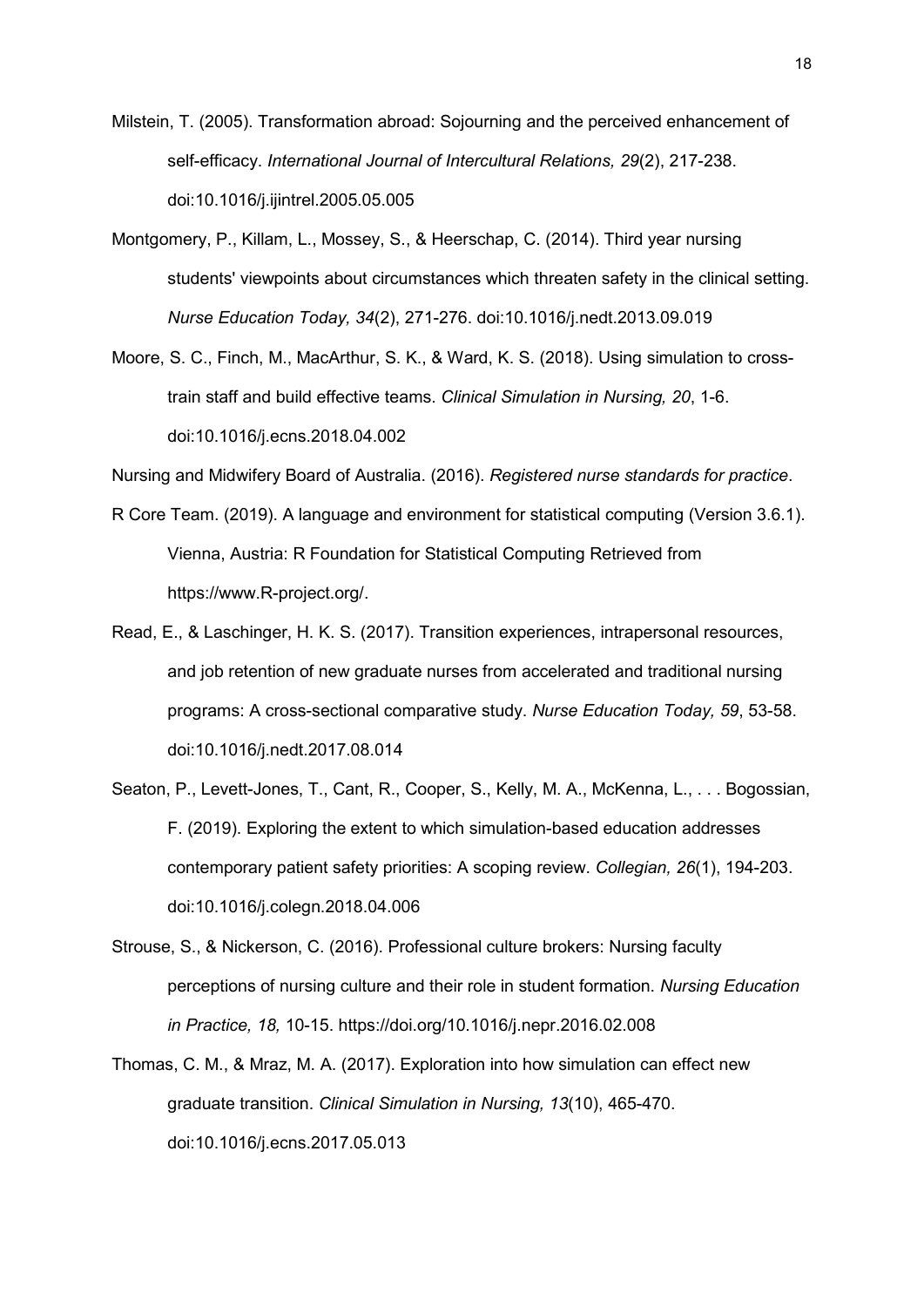- Usher, K., Woods, C., Parmenter, G., Hutchinson, M., Mannix, J., Power, T., . . . Jackson, D. (2017). Self-reported confidence in patient safety knowledge among Australian undergraduate nursing students: A multi-site cross-sectional survey study. *International Journal of Nursing Studies, 71*, 89-96. doi:10.1016/j.ijnurstu.2017.03.006
- Walsh, C., Lydon, S., Byrne, D., Madden, C., Fox, S., & O'Connor, P. (2018). The 100 Most Cited Articles on Healthcare Simulation: A Bibliometric Review. *Simulation in Healthcare, 13*(3), 211-220. doi:10.1097/sih.0000000000000293
- Zulkosky, K. D. (2012). Simulation use in the classroom: Impact on knowledge acquisition, satisfaction, and self-confidence. *Clinical Simulation in Nursing, 8*(1), e25-e33. doi:10.1016/j.ecns.2010.06.003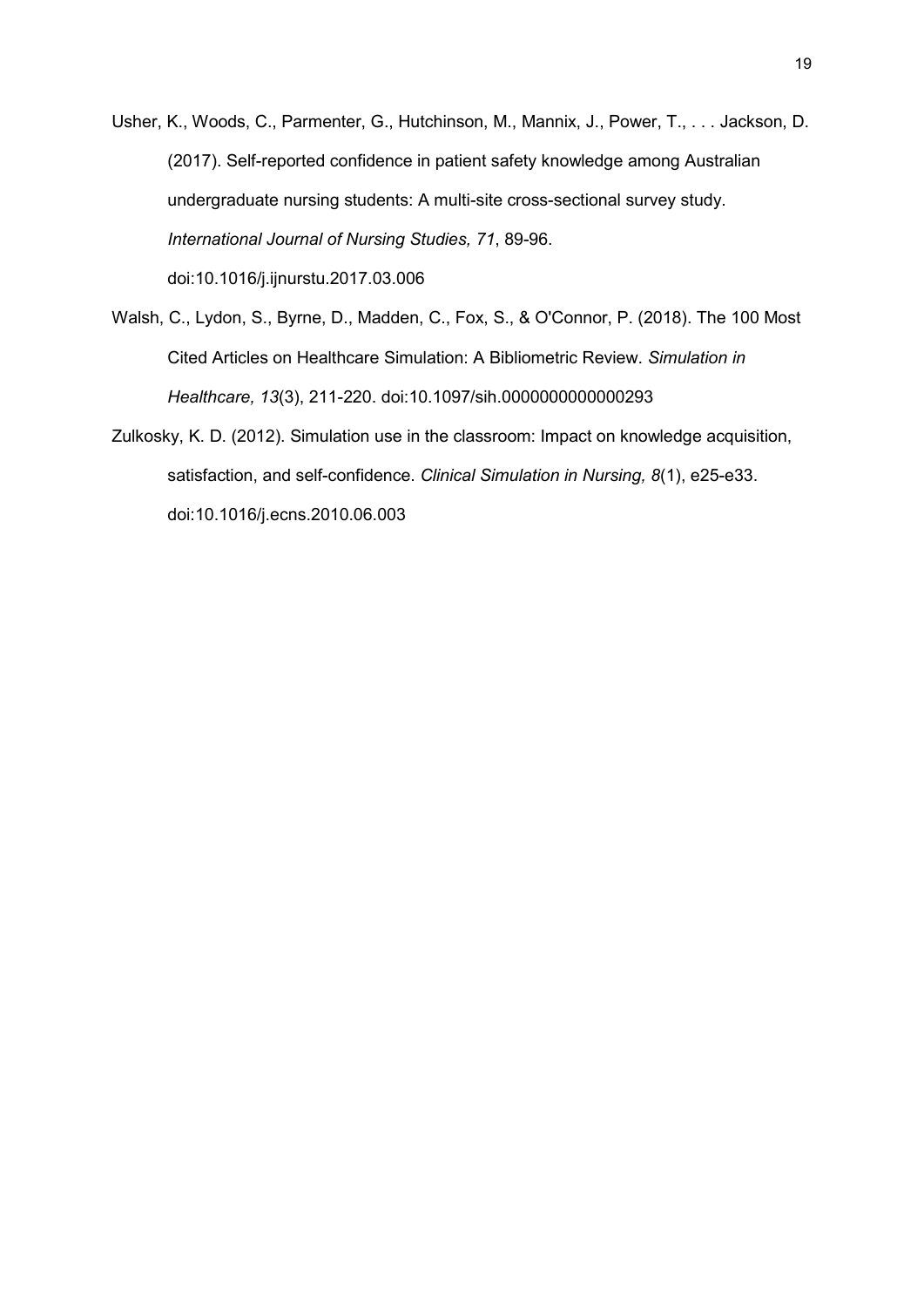Table 1.

*Details of Simulation Hours, Context and Delivery Mode Across Three Semesters*

| Semester       | <b>Simulation Hours</b><br>Per Student /<br>Syllabus                                          | Context                                                                                                                                                                                                                                                                                                                                                                       | Delivery Mode    |
|----------------|-----------------------------------------------------------------------------------------------|-------------------------------------------------------------------------------------------------------------------------------------------------------------------------------------------------------------------------------------------------------------------------------------------------------------------------------------------------------------------------------|------------------|
| 1              | 8hrs<br>Fundamentals of<br>nursing                                                            | Orientation, communication, therapeutic<br>relationship building                                                                                                                                                                                                                                                                                                              | <b>Tutor led</b> |
| $\overline{2}$ | 40hrs<br>Admission to<br>discharge nursing<br>care of an<br>uncomplicated<br>surgical patient | Admission<br>Pre-op care<br>Post op care<br>Removal of IVC, IDC and wound drains<br>Discharge                                                                                                                                                                                                                                                                                 | <b>Tutor led</b> |
| 3              | 40hrs<br>Behavioural and<br>mental health care                                                | Auditory hallucinations and hearing voices<br>Communication with emotionally disturbed<br>persons in the emergency department<br>Communication with persons experiencing<br>thought disorder (delusional ideation and form<br>of thought disorder)<br>Communication with persons experiencing<br>suicidal and self-harm ideation<br>Communication with highly anxious persons | <b>Tutor led</b> |
| 3              | 40hrs<br>Complex nursing<br>care                                                              | Cardiac<br>4hrs nursing care of a patient post<br>angiogram<br>4hrs nursing care of a patient pre, intra and<br>post cardioversion                                                                                                                                                                                                                                            | <b>Tutor led</b> |
|                |                                                                                               | Respiratory<br>4hrs nursing care of a patient post<br>thyroidectomy<br>4hrs nursing care of a patient with acute<br>asthma                                                                                                                                                                                                                                                    | <b>Tutor led</b> |
|                |                                                                                               | Neuro and Trauma<br>4hrs nursing care of a patient with an acute<br>head injury post fall from height<br>4hrs nursing care of a trauma patient cyclist<br>vs motor vehicle                                                                                                                                                                                                    | Student led      |
|                |                                                                                               | Blood and burns<br>4hrs nursing care of a patient presenting<br>with acute face and hand burns<br>4hrs nursing care of a patient experiencing<br>post-partum haemorrhage                                                                                                                                                                                                      | Student led      |
|                |                                                                                               | Advanced life support<br>The roles of nurses in ALS                                                                                                                                                                                                                                                                                                                           | <b>Tutor led</b> |

*Note.* The total number of simulation hours presented in this table (128) reflects only the first three semesters' simulation within the course and does not reflect the additional 40 hours of simulation in semester 4. This is because the simulation hours in semester 4 do not contain new content and instead consolidate prior learning.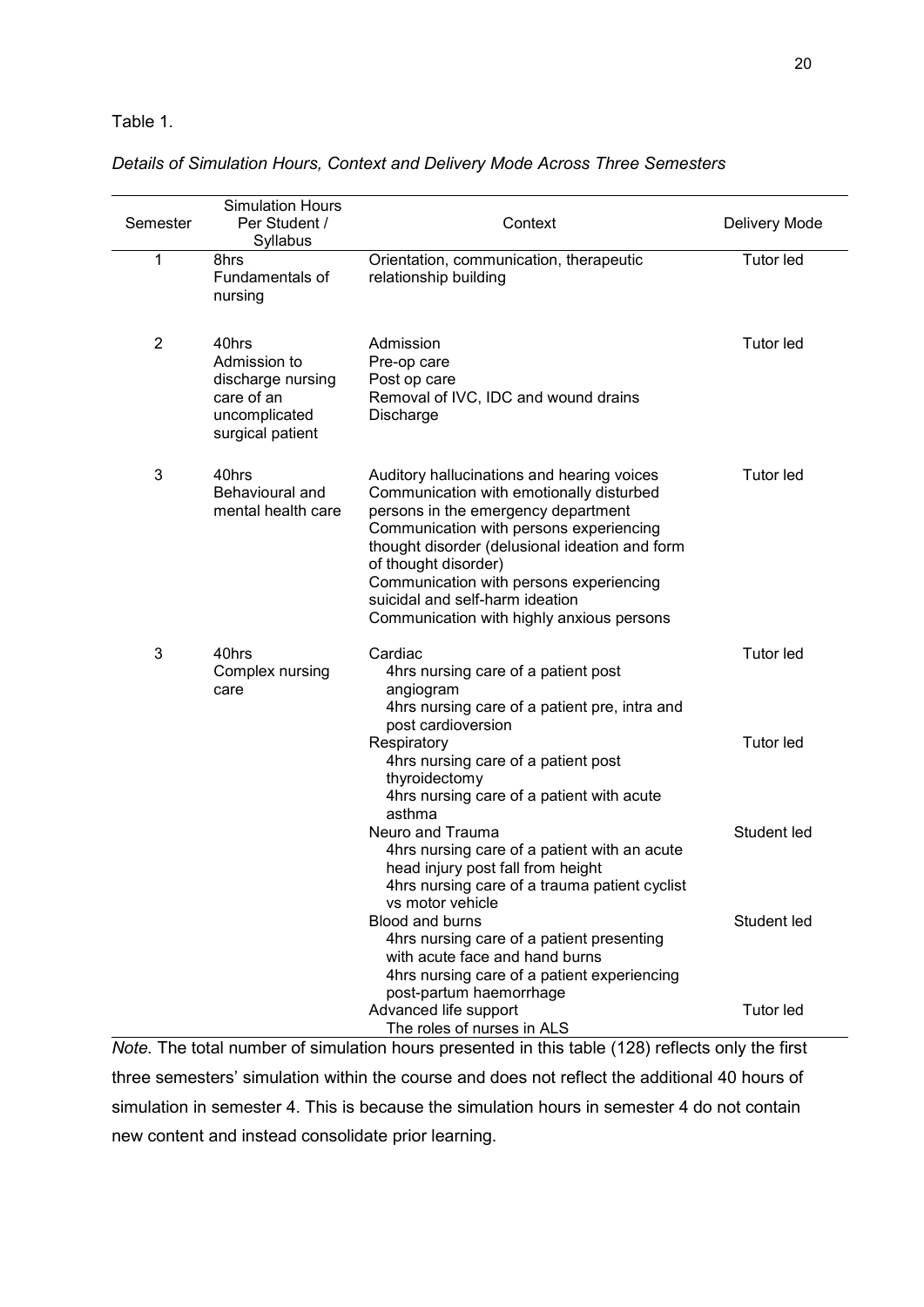# Table 2.

# *Total Enrolled Participants in the GEM Course and the Number of Completed Questionnaires (>50%) at Each Collection Point*

|          |                   | Participants with > 50% completion |          |               |
|----------|-------------------|------------------------------------|----------|---------------|
| Semester | Total<br>Enrolled | Pre-Sim                            | Post-Sim | Post-Clinical |
|          | 32                | 32 (100%)                          | 26 (81%) | 14 (44%)      |
|          | 32                | 32 (100%)                          | 29 (91%) | 32 (100%)     |
|          | 29                | 28 (97%)                           | 28 (97%) | 22 (76%)      |

# Table 3.

# *Participant Demographics*

| Characteristics                              | Response                     | Frequency                        |
|----------------------------------------------|------------------------------|----------------------------------|
| Gender                                       | Female                       | $(n = 32)$<br>30                 |
|                                              | Male                         | $\overline{2}$                   |
|                                              |                              |                                  |
| Age (years)                                  | 22-25                        | 12                               |
|                                              | 26-30                        | 11                               |
|                                              | 31-35                        | 4                                |
|                                              | 36-40                        | 1                                |
|                                              | 41-45                        | $\overline{2}$                   |
|                                              | $46+$                        | 1                                |
|                                              | Missing                      | 1                                |
| Highest qualification                        | <b>Bachelors</b>             | 19                               |
|                                              | Masters                      | 12                               |
|                                              | Missing                      | 1                                |
|                                              |                              |                                  |
| Training in a clinical setting prior to the  | No                           | 21                               |
| program                                      | Yes                          | 11                               |
|                                              |                              |                                  |
| Languages (All students must have English to | English only                 | 12                               |
| IELTS 7.0 all bands and minimum 7.0 overall. | <b>Additional Languages:</b> |                                  |
| Some students had two additional languages). | Mandarin / Cantonese         | 11                               |
|                                              | Italian                      | $\overline{2}$<br>$\overline{2}$ |
|                                              | Hindi<br>Persian             | 1                                |
|                                              | Russian                      | 1                                |
|                                              | Spanish                      | 1                                |
|                                              | Vietnamese                   | 1                                |
|                                              | Punjabi                      | 1                                |
|                                              | "Native" language            | 1                                |
|                                              | Nepali                       | 1                                |
|                                              |                              |                                  |
| Country of birth                             | Australia                    | 11                               |
|                                              | China                        | 9                                |
|                                              | Asia other than China        | 5                                |
|                                              | Zambia                       | $\overline{2}$                   |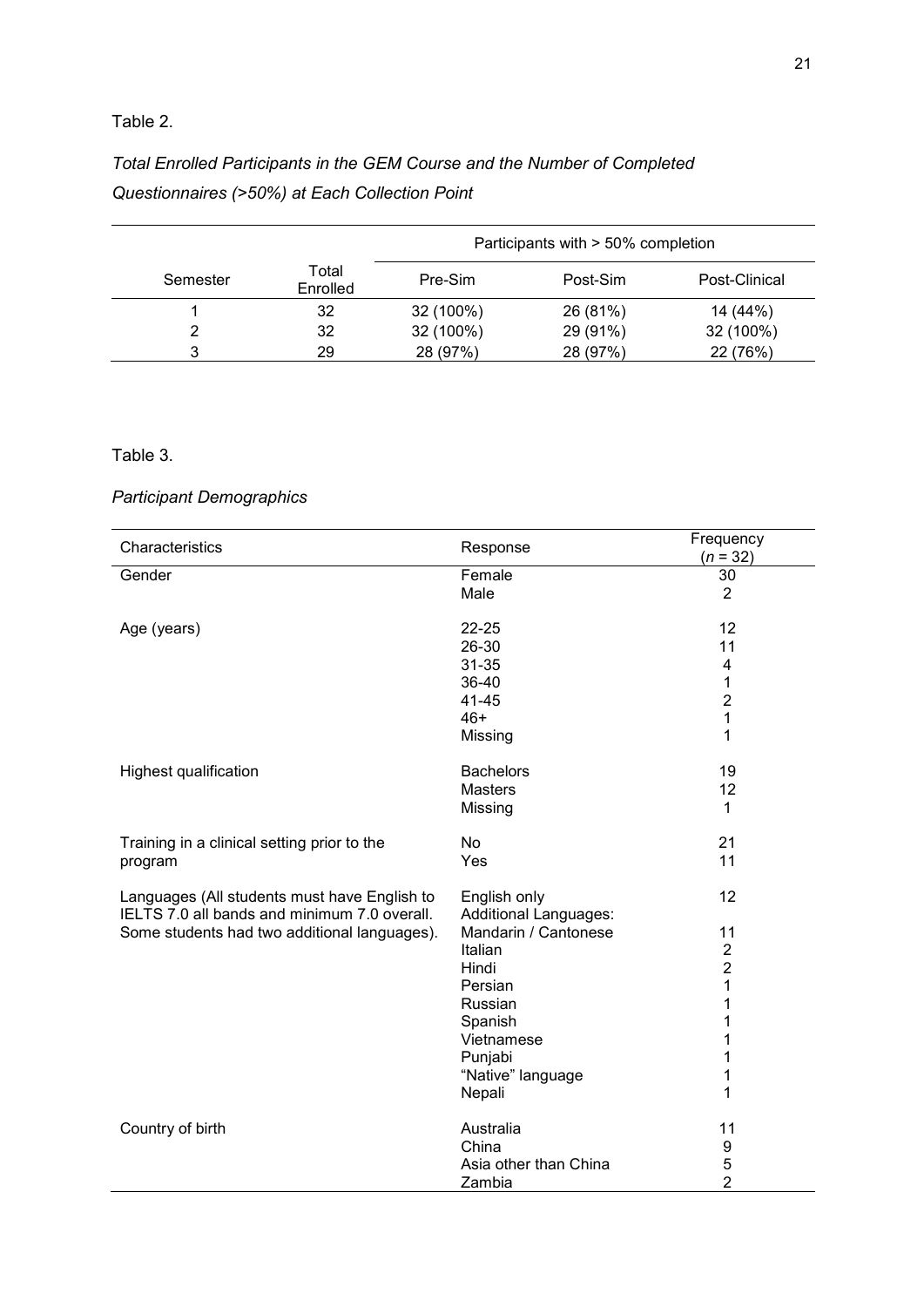|                         | Europe             |   |
|-------------------------|--------------------|---|
|                         | Middle east        |   |
|                         | South America      |   |
|                         | Missing            |   |
| Time lived in Australia | Born in Australia  | 9 |
|                         | Less than 1 year   | 8 |
|                         | 1 to 2 years       |   |
|                         | 3 to 5 years       |   |
|                         | 6 to 10 years      |   |
|                         | More than 10 years |   |
|                         | Missing            |   |